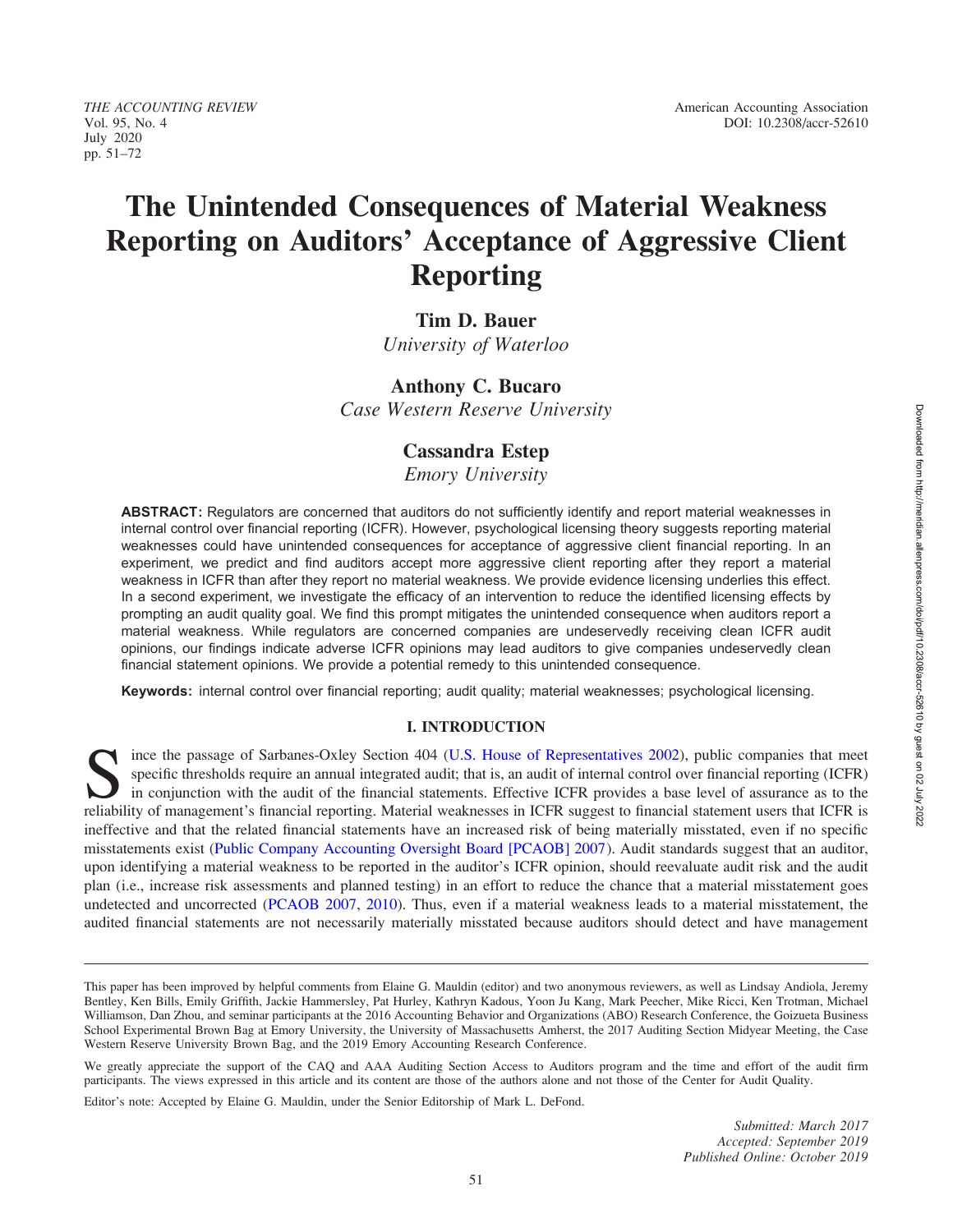correct the misstatement [\(Hogan and Wilkins 2008](#page-18-0)). Results of prior research, however, raise questions about the extent to which auditors successfully do so.

[Hogan and Wilkins \(2008\)](#page-18-0) find that audit fees increase in the presence of material weaknesses and suggest that this is evidence auditors adjust their plans and increase testing in an attempt to detect potential misstatements. Other research, though, finds that audit plans, in practice, show limited adjustments for risk ([Bedard 1989](#page-17-0); [Mock and Wright 1993](#page-19-0), [1999](#page-19-0)). Further, [Doyle, Ge, and McVay \(2007\)](#page-18-0) and [Ashbaugh-Skaife, Collins, Kinney, and LaFond \(2008\)](#page-17-0) find that firms with (versus without) material weaknesses have lower financial reporting quality, suggesting that auditors may not sufficiently detect or require correction of misstatements resulting from weak ICFR ([Hogan and Wilkins 2008](#page-18-0); [Joe, A. Wright, and S. Wright 2011\)](#page-18-0). It begs the question why, in the presence of material weaknesses, is audit testing higher, but financial reporting quality lower?

One possibility is that while auditors increase testing in response to material weaknesses in ICFR, their changes are largely ineffective at *detecting* the corresponding misstatements ([Hammersley, Johnstone, and Kadous 2011](#page-18-0)). We rely on psychological licensing theory ([Monin and Miller 2001](#page-19-0); [Cain, Loewenstein, and Moore 2005,](#page-17-0) [2011\)](#page-18-0) and two experiments with experienced auditors to investigate another possibility: that auditors who report material weaknesses can also fail to require management to *correct* subsequently detected misstatements. Specifically, we argue that reporting of material weaknesses identified during ICFR testing can inadvertently give auditors license to allow *more* aggressive, and potentially materially incorrect, client reporting. This potential unintended consequence is concerning given that regulators desire more reporting of material weaknesses in ICFR (e.g., [Croteau 2013](#page-18-0); [Franzel 2014](#page-18-0)).

Whether auditors find and decide to report a material weakness in ICFR or not, they should be equally likely to have a client correct any aggressive reporting detected. However, psychological licensing theory suggests that once an individual dutifully performs an initial action, they may (even unknowingly) grant themselves a mental release or license to be less dutiful in a subsequent action [\(Miller and Effron 2010\)](#page-19-0). Deciding to report a material weakness in ICFR may make auditors feel a subconscious release because they performed dutifully, since this action effectively warns investors to be wary of the risk of material misstatement to the financial statements ([PCAOB 2007](#page-19-0)). This release could lead them to subsequently perceive an aggressive client-preferred accounting adjustment as legitimate and, thus, acceptable. In our study, we predict that auditors accept more aggressive client reporting when reporting a material weakness in ICFR than when reporting no such weakness.

We also investigate a potential remedy to mitigate this unintended consequence. Prior research shows that when goals are made salient, individuals are more likely to make a series of consistent decisions [\(Fishbach, Dhar, and Zhang 2006](#page-18-0)). Prompting auditors with an audit quality goal should lead to more consistency between ICFR and financial reporting decisions—that is, challenging more aggressive reporting (a dutiful act) when first reporting a material weakness in ICFR (a dutiful act)—and, thus, mitigate the licensing effects. We predict that prompting an audit quality goal mitigates licensing effects on auditors' acceptance of aggressive reporting.

In Experiment One, we manipulate the type of material weakness reported by the audit team for a hypothetical integrated audit in a  $1 \times 4$  between-subjects design. Audit senior participants learn that they and their team have decided to either report a material weakness (we use three types of material weakness for robustness) or no material weakness. After receiving general engagement information and ICFR conclusion information, participants receive details about an inventory obsolescence issue subsequently detected by the audit team. They respond to questions that we use to evaluate their willingness to accept management's aggressive reporting of an ambiguous accounting estimate. In Experiment Two, we employ a  $2 \times 3$  betweensubjects design. Audit manager (and above) participants perform the same task as in Experiment One. We again manipulate whether a material weakness is reported. We also manipulate the presence versus absence of an audit quality goal prompt, and include two versions of the prompt.

In Experiment One, we find that auditors in material weakness conditions accept *more* aggressive reporting than those in the no material weakness condition. We replicate this effect in Experiment Two, in the conditions without the prompt, and provide evidence that psychological licensing is the underlying process in both experiments. In Experiment Two, we find that auditors who complete an audit quality goal prompt (versus not) accept less aggressive reporting when reporting a material weakness in ICFR. However, we find that auditors who complete the prompt (versus not) may accept more aggressive reporting when not reporting a material weakness. Thus, actively prompting this goal can mitigate the effects of psychological licensing, but careful consideration should be given to the situations in which it is effective to do so. We discuss such considerations in more detail below.

Our study has important implications. First, auditors have been required to attest to the effectiveness of certain public clients' ICFR since 2004. Empirical research on implications of ICFR evaluation and reporting is limited, despite calls from research and practice to examine auditor effectiveness in ICFR audit tasks ([Asare et al. 2013;](#page-17-0) [Center for Audit Quality \[CAQ\]](#page-18-0) [2018\)](#page-18-0) and concerns from regulators that auditors have difficulty integrating ICFR and financial statement audits ([PCAOB 2009](#page-19-0); [Bhaskar, Schroeder, and Shepardson 2019](#page-17-0)). We extend prior research that suggests that auditors do not always effectively modify substantive testing in response to ICFR deficiencies [\(Hammersley et al. 2011;](#page-18-0) [Mauldin and Wolfe 2014](#page-19-0)) by showing that material weaknesses in ICFR affect outcomes of substantive testing, such as what corrective adjustments to require. We

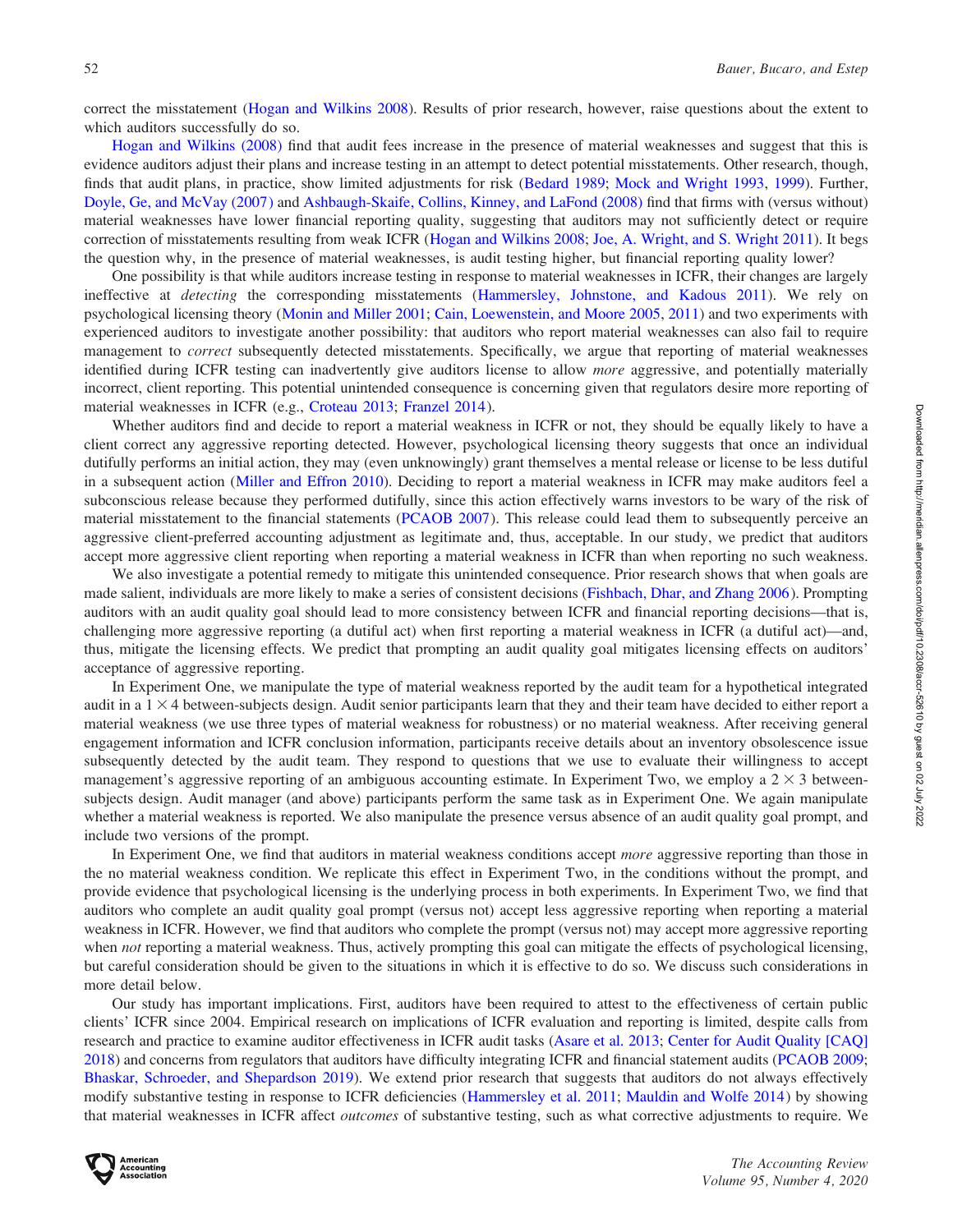also extend prior work that shows that auditors often fail to require such corrections of detected material misstatements [\(Church, Davis, and McCracken 2008\)](#page-18-0) by showing evidence of psychological licensing as a potential explanation for this behavior.

Second, the Securities and Exchange Commission (SEC) and PCAOB have criticized auditors for reporting too few material weaknesses in ICFR ([Croteau 2013](#page-18-0); [Franzel 2014](#page-18-0)). While evidence supports the concern that companies are undeservedly receiving clean ICFR audit opinions ([Rice and Weber 2012;](#page-19-0) [Asare et al. 2013](#page-17-0)), our findings suggest that regulators should carefully consider how to achieve improved ICFR reporting without sacrificing financial reporting quality. We do not advise regulators to stop encouraging the reporting of material weaknesses in ICFR, as material weaknesses provide valuable information to capital markets on financial reporting quality. Rather, interventions should be considered to avoid unintended consequences, such as the licensing effects we find.

Interventions like the prompt we examine in this study also require caution before implementing in practice. Prompting and making salient an audit quality goal may not be effective if implemented universally. For example, our prompted auditors received the prompt before encountering any audit engagement details. As predicted, the prompt helped mitigate licensing for auditors who initially encountered and reported a material weakness. They acted consistently, and in accordance with the audit quality goal, by subsequently limiting aggressive client reporting. But prompted auditors who initially encountered and reported no material weakness may *also* have acted consistently across their decisions. Initially, these auditors did not identify audit concerns because they reported no material weakness and, subsequently, they did not identify audit concerns because they allowed more aggressive reporting than unprompted auditors. In this case, consistency was not necessarily in accordance with the audit quality goal. Providing the prompt only *after* deciding to report an identified material weakness could, thus, be a way to benefit from the prompt without the undesirable effect that occurs when no material weakness is present. Future research can explore whether prompting an audit quality goal produces similar results when provided before or after the material weakness decision.

Finally, we contribute to accounting and psychology research on psychological licensing. Prior work in accounting [\(Griffin](#page-18-0) [2014](#page-18-0)) has shown effects that may be consistent with licensing, but our study is the first to demonstrate an underlying licensing process and investigate how to mitigate it. Prior work in psychology has also paid little attention to mitigators of licensing. Our two experiments show that licensing effects and the underlying process are robust across auditors of different ranks and material weakness types, even when the weaknesses have no direct effect on the potentially misstated financial statement account. Thus, our results suggest that auditors could exhibit licensing effects in a wide variety of settings—while we examine licensing in the integrated audit setting, its effects could occur across other areas of the audit. We encourage future research to examine other non-ICFR contexts that could lead auditors to feel dutiful and licensed and to consequently act less dutifully in the face of aggressive client reporting.

## II. THEORY AND HYPOTHESIS DEVELOPMENT

#### Background: Integrated Audits of ICFR and Financial Statements

Within integrated audits of financial statements, an identified deficiency in ICFR during internal control testing signals the potential for increased risk of material misstatement [\(PCAOB 2007](#page-19-0)). Consistent with this, prior research has predicted and found that financial reporting quality is lower for companies with versus without material weaknesses in ICFR [\(Doyle et al.](#page-18-0) [2007;](#page-18-0) [Ashbaugh-Skaife et al. 2008](#page-17-0)). However, while material weaknesses in ICFR may increase the risk of material misstatement, auditors should respond by increasing testing. Further, by increasing testing, the chance of a material misstatement remaining after the audit is performed should be low regardless of the level of risk before the audit is performed [\(PCAOB 2007](#page-19-0), [2010](#page-19-0)). In essence, if auditors properly follow the Audit Risk Model, then financial reporting quality should not vary between companies with and without material weaknesses in ICFR.<sup>1</sup>

Auditors struggle to integrate ICFR results into their subsequent audit decisions ([PCAOB 2009](#page-19-0); [Bhaskar et al. 2019](#page-17-0)). Prior research shows that auditors modify planned substantive testing in response to material weaknesses identified during ICFR testing, but their changes are ineffective at detecting the underlying misstatements [\(Hammersley et al. 2011](#page-18-0); [Mauldin and](#page-19-0) [Wolfe 2014](#page-19-0)). We extend this research by exploring the possibility that auditors who report material weaknesses do not require management to correct misstatements the auditors effectively detect.

Prior research does provide evidence that when auditors detect material misstatements, they often fail to require (i.e., they waive) corrective adjustments (e.g., [A. Wright and S. Wright 1997;](#page-19-0) [Joe et al. 2011](#page-18-0); for a review, see [Church et al. 2008\)](#page-18-0). Much



<sup>1</sup> Paragraph 0.10 of Auditing Standard (AS) 1015 ([PCAOB 2002\)](#page-19-0) states that exercising due professional care allows auditors ''to obtain reasonable assurance about whether the financial statements are free of material misstatement ... Absolute assurance is not attainable because of the nature of audit evidence and the characteristics of fraud.'' Therefore, financial reporting quality may vary, even while following the Audit Risk Model, although it is unlikely to vary materially.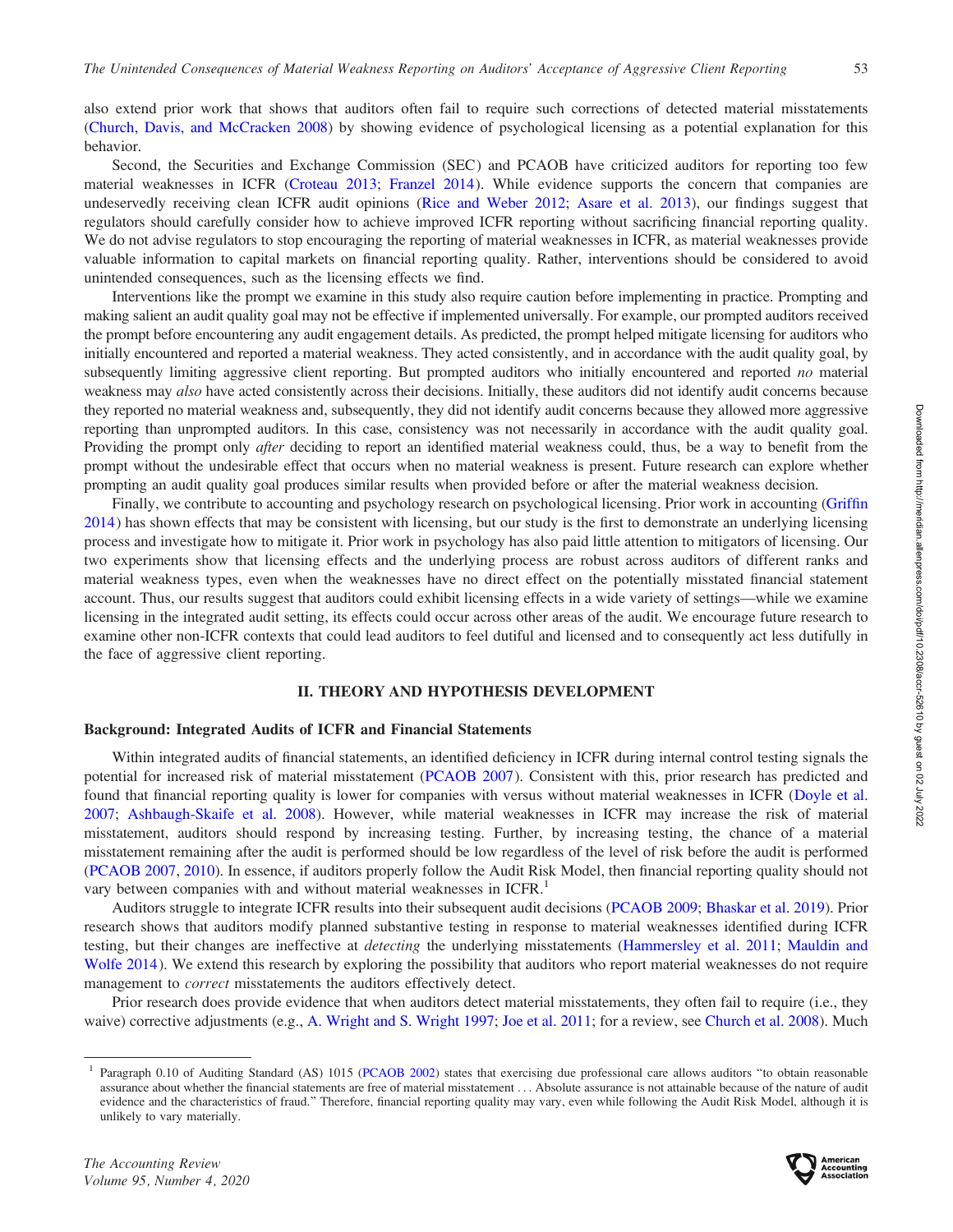of this research suggests that auditors primarily waive material audit adjustments that are subjective [\(Wright and Wright 1997](#page-19-0); [Braun 2001;](#page-17-0) [Church et al. 2008\)](#page-18-0) or when auditors lack independence [\(Lennox, Wu, and Zhang 2014;](#page-19-0) [Messier and Schmidt](#page-19-0) [2018\)](#page-19-0). However, despite the finding that auditors are more likely to discuss audit adjustments with management when control risk is higher [\(Cannon and Bedard 2017](#page-18-0)), studies fail to find the expected positive association between internal control strength and the decision to waive versus correct misstatements ([Joe et al. 2011;](#page-18-0) [Cannon and Bedard 2017](#page-18-0)). We extend this research by examining material weaknesses in ICFR, which represent a severe form of control risk, and by proposing another reason for auditors' failure to correct misstatements: subconscious effects of psychological licensing.

#### Unintended Consequences of Reporting Material Weaknesses in ICFR

In an effort to improve audit quality, regulators have communicated that auditors often fail to identify and report material weaknesses in ICFR ([Croteau 2013](#page-18-0); [PCAOB 2013](#page-19-0)). However, psychological licensing theory suggests that more diligent reporting of material weaknesses in ICFR could, in fact, reduce audit quality as it relates to the substantive audit of financial statements. Licensing research finds that individuals who display moral attitudes or behavior on an initial task are more likely to display moral lapses on a subsequent task, without concern of feeling or looking immoral ([Monin and Miller 2001](#page-19-0); [Sachdeva,](#page-19-0) [Iliev, and Medin 2009](#page-19-0); [Effron and Monin 2010](#page-18-0)).<sup>2</sup> In other words, past good deeds give license to individuals to subsequently act inconsistently and do bad, because the former acts excuse the latter act or reconstrue the latter act as done with legitimate good intentions ([Merritt, Effron, and Monin 2010\)](#page-19-0). Analogously, once auditors dutifully perform an initial action—reporting a material weakness in ICFR—they may (even unknowingly) grant themselves a mental release or license to be less dutiful in a subsequent action—detecting and requiring management to correct aggressive reporting.

Licensing has been demonstrated with students or the general public in various generic settings, including political correctness (e.g., [Monin and Miller 2001](#page-19-0); [Effron, Cameron, and Monin 2009\)](#page-18-0), prosocial behavior (e.g., [Sachdeva et al. 2009](#page-19-0); [Mazar and Zhong 2010\)](#page-19-0), and conflicts of interest (e.g., [Cain et al. 2005,](#page-17-0) [2011\)](#page-18-0). For example, individuals are less likely to suggest that a woman is qualified for a stereotypically male job or to donate to a charity, when first given the opportunity (versus not) to select a woman for a gender-neutral job or to describe themselves with positive words, respectively [\(Monin and](#page-19-0) [Miller 2001;](#page-19-0) [Sachdeva et al. 2009](#page-19-0)).

Licensing studies involving conflict of interest most closely capture features of the audit setting, as individuals are often placed in a verification/advisor role [\(Cain et al. 2005,](#page-17-0) [2011;](#page-18-0) [Koch and Schmidt 2010](#page-19-0); [Jamal, Marshall, and Tan 2016](#page-18-0)). Results of these studies show that when advisors first disclose their conflict of interest (a dutiful act), they subsequently give advice in their own best interest, regardless of accuracy (a less dutiful act); advisors feel that they possess a license or excuse to be less accurate since users of their advice have been warned. Advisors rationalize that they earned the right to give personally beneficial advice even if it is inaccurate, or that their advice is not actually inaccurate because they typically act dutifully, particularly when what constitutes "accurate" is ambiguous ([Cain et al. 2011;](#page-18-0) [Effron and Monin 2010](#page-18-0)).<sup>3</sup>

However, licensing effects may not generalize to the audit setting because auditors, unlike students who participated in most of the prior studies, are required to perform tasks while adhering to a strong professional and moral code. Auditors could be less prone to psychological effects that manifest in more general settings when they make decisions in context-rich settings that reflect the audit environment ([Smith and Kida 1991\)](#page-19-0).<sup>4</sup> Two studies, [Jamal et al. \(2016\)](#page-18-0) and [Griffin \(2014\),](#page-18-0) provide important insight in professional settings.

[Jamal et al. \(2016\)](#page-18-0) use professional valuation specialists as participants, and they find results consistent with psychological licensing; participants' estimates are more biased toward their conflicted interest when they disclose such conflict to users of their opinion. But like other conflict of interest studies (e.g., [Cain et al. 2005](#page-17-0); [Church and Kuang 2009;](#page-18-0) [Koch and Schmidt](#page-19-0) [2010\)](#page-19-0), participants in [Jamal et al. \(2016\)](#page-18-0) received direct financial compensation for misleading users.<sup>5</sup> In our experimental setting, as in the natural audit setting, neither reporting a material weakness nor opining on the financial statements *directly* 



<sup>&</sup>lt;sup>2</sup> Moral license, self-license, and psychological license are used relatively interchangeably in the literature, with moral license applying to issues of morality, the most common setting for research in this area. Feeling licensed does not mean that an individual has to act a certain way, it just grants

them the ability to do so without fear of discrediting oneself ([Miller and Effron 2010\)](#page-19-0).<br><sup>3</sup> Licensing can occur when individuals (1) believe their actions balance out; i.e., they know a subsequent action is inappropriate excusable given the *credit* earned from a prior appropriate action, or (2) perceive (or believe others will perceive) that their subsequent action is done for appropriate reasons; i.e., their prior action provides *credentials* that they are someone who acts appropriately [\(Merritt et al. 2010;](#page-19-0) [Effron and Monin](#page-18-0) [2010\)](#page-18-0). The two mechanisms are "two independent routes to licensing ... [that] may often operate simultaneously to produce moral licensing" ([Miller](#page-19-0) [and Effron 2010,](#page-19-0) 128). In the audit context, the less conscious credentials mechanism is more likely to occur, as auditors are unlikely to consciously bias behavior [\(Kadous, Kennedy, and Peecher 2003\)](#page-18-0).<br><sup>4</sup> Consistent with the notion that licensing effects may be less likely for participants with more real-world experience, [Cain et al. \(2011\)](#page-18-0) fail to find

licensing effects in one study with college graduates as participants.<br>As such, results could be due to licensing or strategic exaggeration, whereby advisors bias in their favor to offset expected advisee discounting (Cain

[al. 2011](#page-18-0)); [Jamal et al. \(2016\)](#page-18-0) focus on strategic exaggeration, not licensing.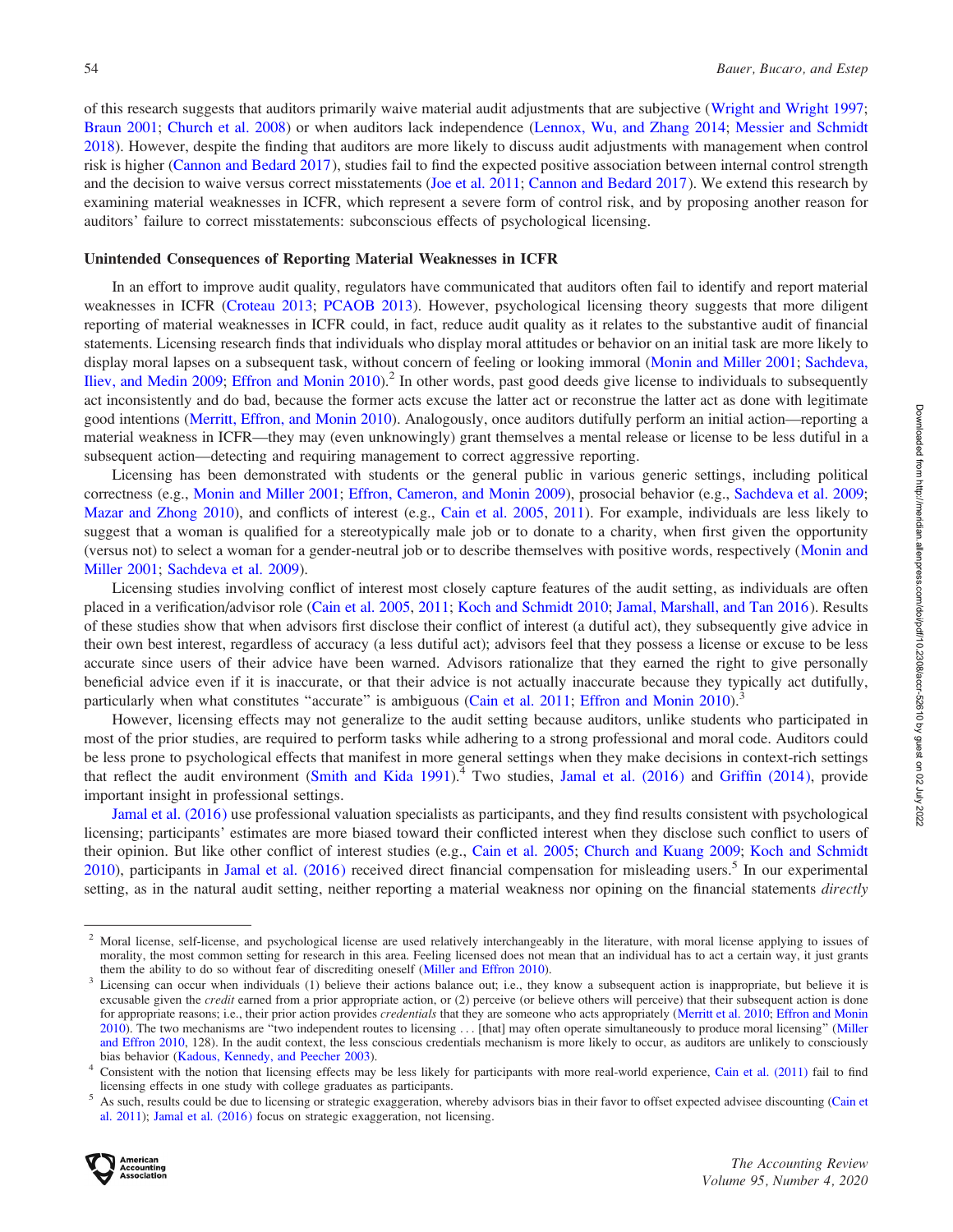links to auditor monetary incentives; moreover, auditor reporting of a material weakness does not represent a disclosure of conflict of interest. Thus, if bad deeds follow good deeds in our setting, then it will more likely result from subtle changes in cognition related to licensing than from explicit auditor self-interest.

[Griffin \(2014\)](#page-18-0) uses professional auditors as participants and, similar to our study, does not include direct monetary incentives. [Griffin \(2014\)](#page-18-0) finds that auditors are less likely to require their client to adjust uncertain fair value estimates when the client's footnote disclosure contains additional details about the uncertainty. As in reporting a material weakness, such disclosure gives financial statement users a warning about the potential for inaccuracy (i.e., misstatements) to exist. This can give auditors a license to permit management to report more aggressively. But as noted by [Griffin \(2014,](#page-18-0) 1184), adjusting an estimate and disclosing its details are explicitly related actions and they substitute for each other. In our setting, ICFR can directly or indirectly impact financial statements, but a material weakness opinion does not necessarily contain a direct discussion of financial statement accounts or provide financial information that users could substitute for a reported financial statement amount.

Thus, results in [Griffin \(2014\)](#page-18-0) could have arisen from licensing, although he notes that he does not specifically test for licensing. Alternatively, the results could have arisen from auditors feeling that users had more information when disclosure was present. The additional details described in the footnote about the estimate can permit users to assess the uncertainty of the estimate and adjust it themselves. Regardless, we extend his work and test licensing more broadly by examining a setting where the initial and subsequent action are less directly connected. While a material weakness and the area of potential material misstatement that auditors need to evaluate could overlap directly, they can also overlap indirectly or not at all.<sup>6</sup> Importantly, psychological licensing theory suggests that licensing can occur regardless of whether two decisions are seen as related or unrelated, provided that the subsequent decision is conceived as part of a sequence of decisions that define one's morals/duty [\(Klotz and Bolino 2013;](#page-19-0) [Mullen and Monin 2016](#page-19-0)).<sup>7</sup>

A recent study by [Luippold, Kida, Piercey, and Smith \(2015\)](#page-19-0) suggests that auditors may not be affected by licensing when making decisions in unrelated areas. When auditors in their study are diverted by management to an audit area with (versus without) errors, they are more likely to identify an unusual fluctuation in another audit area as earnings management. In our setting, this would suggest that when auditors first encounter an issue in ICFR (versus not), they will be *more* likely to identify a financial reporting issue as aggressive. However, a key difference between our setting and that of [Luippold et al. \(2015\)](#page-19-0) could lead to different auditor behavior, consistent with licensing. In [Luippold et al. \(2015\)](#page-19-0), participants identify a potential error in the financial statements, but do not *disclose* that potential error to the public. Signaling to potential observers a good deed (e.g., through disclosure) is an important step in licensing theory for individuals to feel a release that licenses them to later act inappropriately [\(Miller and Effron 2010](#page-19-0)). Thus, licensing effects are more likely to be observed in our setting than that of [Luippold et al. \(2015\)](#page-19-0) because auditors who decide to report a material weakness (versus not) can more sufficiently signal a good deed and/or warn financial statement users of the potential for misstatement.

In sum, we expect that when auditors intend to report a material weakness in ICFR, it will subconsciously grant them license to less dutifully perform their professional duty to constrain aggressive, ambiguous reporting by client management (when performing subsequent substantive procedures). Accordingly, we predict the following:

H1: Auditors will exhibit psychological licensing such that they accept more aggressive client reporting when concurrently reporting a weakness in ICFR than when reporting no such weakness.

#### Mitigating the Unintended Consequence: Prompting an Audit Quality Goal

Auditors who exhibit licensing effects as described above are acting in an undesirable manner and acting inconsistent with required audit standards. It would, therefore, be useful to identify mechanisms to reduce the unintended licensing consequences. The crux of the issue is that auditors will perceive that past good deeds excuse or reconstrue (as legitimate) subsequent transgressions. Breaking or reframing this mental sequencing, such that past good behavior is less likely to justify future bad behavior, could be fruitful. There is limited evidence on such moderators of psychological licensing effects ([Merritt](#page-19-0) [et al. 2010;](#page-19-0) [Mullen and Monin 2016](#page-19-0)), but see [Conway and Peetz \(2012\)](#page-18-0) and [Susewind and Hoelzl \(2014\)](#page-19-0) for notable exceptions.



<sup>6</sup> As discussed in Section III, we examine a potential material misstatement that arises in one area of the audit, while the material weakness arises in a

directly related, indirectly related, and unrelated area.<br><sup>7</sup> Auditors may perceive ICFR and financial reporting decisions to be unrelated due to structural features in how ICFR and financial statements are audited. For example, audits are performed in teams, and the individual auditor who decides whether to correct a client's financial reporting may have little to no involvement in deciding to report a material weakness. [Kouchaki \(2011\),](#page-19-0) however, provides evidence that licensing effects can still occur even if an actor's group (e.g., other members of the auditor's team) performs the initial action.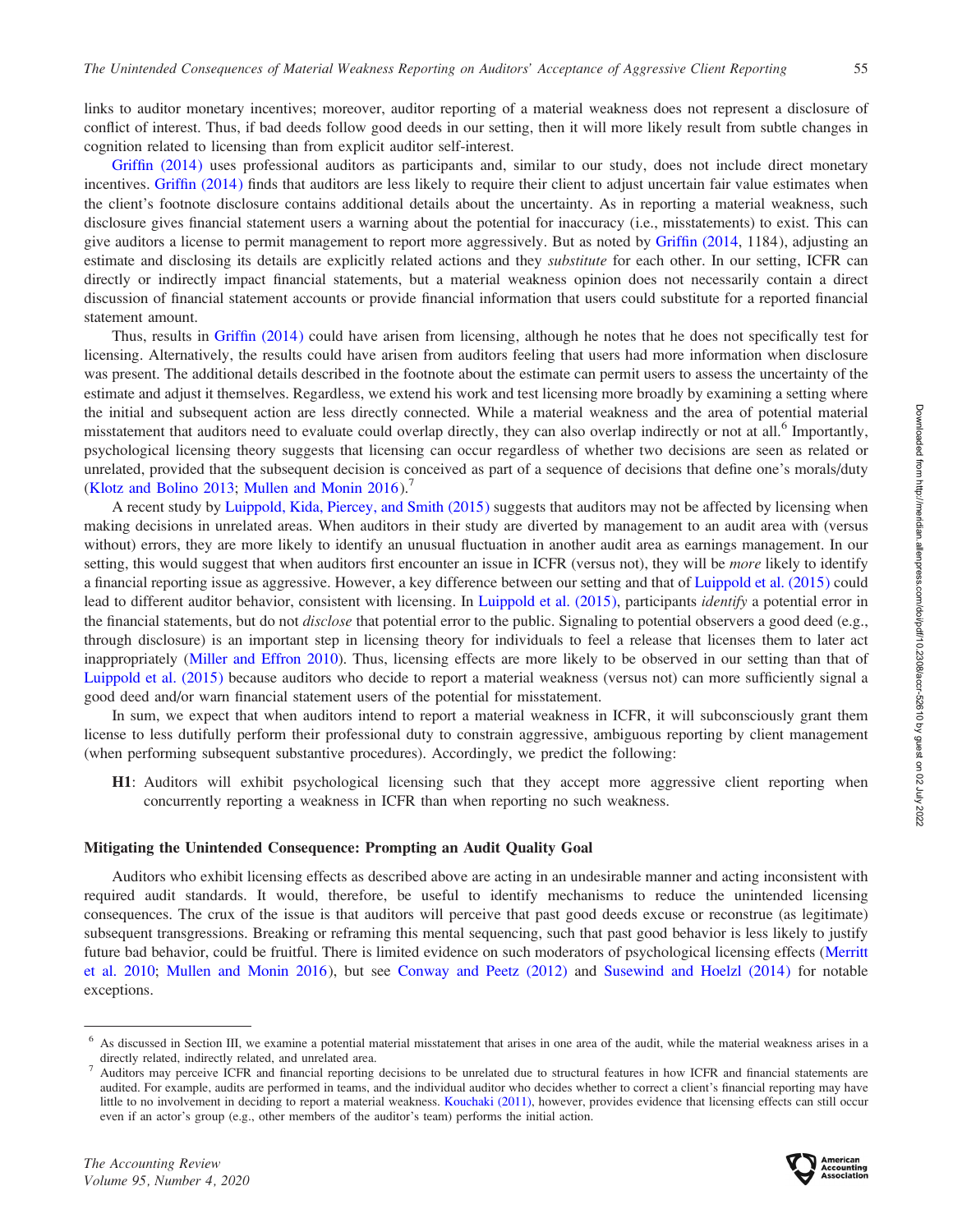Research on self-regulation suggests that thinking about one's commitment to a goal can trigger consistency between initial and subsequent actions. [Fishbach and Dhar \(2005\)](#page-18-0) show, for example, that student participants prompted to focus on their commitment to (versus progress on) academic goals were less likely to shirk their studies and socialize with friends, after first studying hard. Said differently, they were less likely to exhibit licensing behavior. [Fishbach et al. \(2006\)](#page-18-0) and [Susewind and Hoelzl](#page-19-0) [\(2014\)](#page-19-0) find similar results in various settings, although they find that thinking about commitment to a goal can be a double-edged sword. Individuals prompted to focus on commitment to a goal follow initial goal-congruent behavior with subsequent goalcongruent behavior, but also follow initial goal-incongruent behavior with more goal-incongruent behavior. That is, actions congruent with the goal reinforce commitment to the goal (and lead people to persist on the goal); however, actions incongruent with the goal reduce commitment to the goal (and lead people to give up on the goal) [\(Fishbach et al. 2006](#page-18-0)).

Prior accounting research has examined both goal commitment and prompts. [Kadous et al. \(2003\),](#page-18-0) for example, find that auditors with higher versus lower commitment to a directional goal of accepting client-preferred accounting methods are more likely to judge the client's method as appropriate. Recent studies have found that a wide variety of prompts are successful at inducing certain auditor behavior (e.g., [Hoffman and Zimbelman 2009;](#page-18-0) [Griffith, Hammersley, Kadous, and Young 2015](#page-18-0); [Rasso](#page-19-0) [2015;](#page-19-0) [Backof, Carpenter, and Thayer 2018;](#page-17-0) [Kadous and Zhou 2019](#page-18-0)). Most related to our study, [Ricci \(2020\)](#page-19-0) finds that auditors who are prompted to focus on commitment to a goal (of client satisfaction) are more likely to act in a goal-congruent manner (agree with the client) when they perceive that they have performed higher versus lower on this goal already.

Overall, research in different domains suggests that focusing individuals on their commitment to goals, or prompting goals more generally, increases the likelihood that they will make a series of consistent decisions. This suggests that a prompt containing a goal is likely to mitigate licensing effects that otherwise generate decisions inconsistent with each other. In the context of our study, prompting auditors with an audit quality goal should mitigate licensing effects; they should follow initial goal-congruent behavior (reporting a material weakness) with further goal-congruent behavior (limiting aggressive client reporting). Whether the benefits observed in prior psychology and accounting studies will occur in our integrated audit setting is an empirical question because regulators indicate that auditors have difficulty integrating decisions related to ICFR and financial reporting [\(PCAOB 2009](#page-19-0)). Auditors' difficulties may be particularly persistent or resistant to mechanisms meant to mitigate issues arising in the integrated audit context. However, supported by prior psychology research, we expect that prompting a goal when licensing effects are likely to occur—that is, when auditors report a material weakness—will mitigate such effects. We predict the following:

H2: Prompting an audit quality goal will mitigate the effects of psychological licensing on auditors' acceptance of aggressive client reporting.

#### III. EXPERIMENT ONE

#### Method: Participants and Design

To test H1, we conduct an experiment where we adapt an ICFR issue from [Hammersley et al. \(2011\)](#page-18-0) and an inventory obsolescence issue from [Bauer \(2015\).](#page-17-0) Participants in Experiment One are 89 audit seniors from two Big 4 audit firms.<sup>8</sup> Their audit experience ranges from four to 96 months, with a mean experience of 36 months.<sup>9</sup> Seniors are appropriate for the experimental task because they routinely perform both internal control and substantive testing, and provide input to their superiors on both material weakness (or internal control deficiency) reporting and resolving potentially aggressive financial reporting. Additional demographic data reported in Table 1 suggests that participants have sufficient experience with ICFR and inventory to meaningfully complete the experiment. We randomly assign participants to one of four between-subjects conditions, where we manipulate the material weakness reported as: none  $(No\ MW)$ , in the same account as the aggressive financial reporting (Same Account MW), in a different account than the aggressive reporting (Different Account MW), or at the entity level (*Entity-Level MW*). We expect H1 to hold regardless of material weakness type, but since [Doyle et al. \(2007\)](#page-18-0) find variation in the strength of the relation between reported material weaknesses and lower financial reporting quality across material weakness types, we include three types of material weaknesses for robustness. Refer to Figure 1, Panel A for a graphical depiction of H1 across conditions.

Participants' audit experience does not vary significantly across conditions (F<sub>85,3</sub> = 0.83, p = 0.48, two-tailed).



<sup>&</sup>lt;sup>8</sup> We obtained approval from the Institutional Review Board (IRB) of the university where the experiment took place and all participants consented to participate, per IRB requirements. Participants from the first (second) firm completed the experimental task at a national training program (sessions held on the same day in three different offices). There are no significant main or interactive effects of firm; thus, we combine observations across firms in all analyses. We received 93 completed instruments from auditors meeting our criteria of seniors who audit public companies with ICFR. We eliminate data from four auditors who omitted responses to variables used in our model.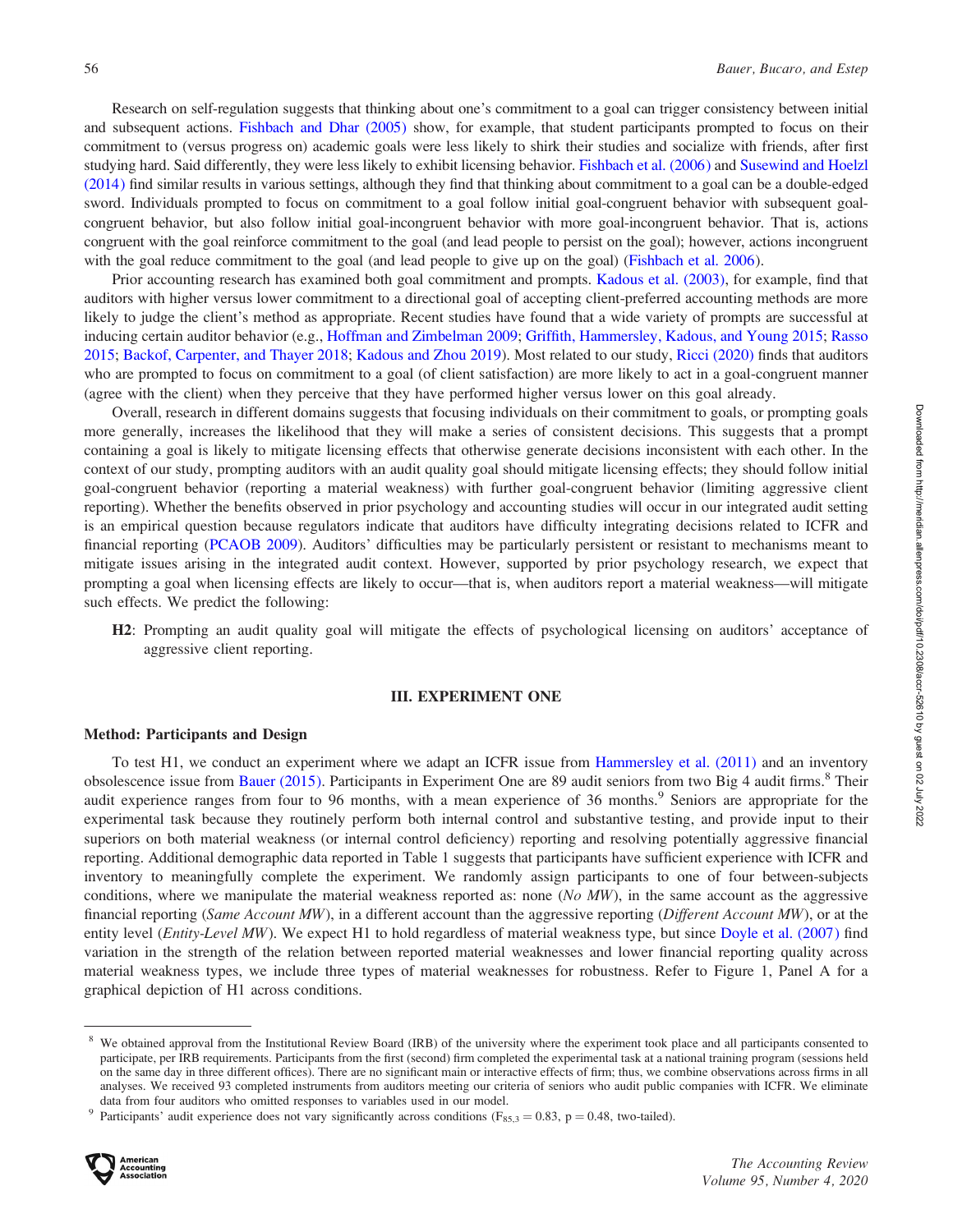# TABLE 1

| <b>Both Experiments</b>                                    |  |  |  |  |  |
|------------------------------------------------------------|--|--|--|--|--|
| Participant Demographics: Mean, (Median), [Standard Error] |  |  |  |  |  |

|                                              | <b>Experiment One</b><br><b>Seniors</b> | <b>Experiment Two</b><br><b>Managers and Above</b> |  |
|----------------------------------------------|-----------------------------------------|----------------------------------------------------|--|
| Task-Specific Experience <sup>a</sup>        | $n = 89$                                | $n = 118$                                          |  |
| Material Weakness (MW) Experience            |                                         |                                                    |  |
| Number of audits encountering an MW          | 0.49                                    | 1.72                                               |  |
| in ICFR                                      | (0.00)                                  | (1.00)                                             |  |
|                                              | [0.08]                                  | [0.32]                                             |  |
| <b>ICFR-Related Experience</b>               |                                         |                                                    |  |
| Experience with controls related to ICFR,    | 5.67                                    | 6.98                                               |  |
| relative to peers                            | (6.00)                                  | (7.35)                                             |  |
|                                              | [0.31]                                  | [0.23]                                             |  |
| Similar Industry Experience <sup>b</sup>     |                                         |                                                    |  |
| Percent of time auditing clients in industry | 29.6%                                   | 34.4%                                              |  |
| similar to case                              | $(15.0\%)$                              | $(30.0\%)$                                         |  |
|                                              | [0.04]                                  | [0.03]                                             |  |
| <b>Inventory Experience</b>                  |                                         |                                                    |  |
| Experience with inventory/obsolescence,      | 4.41                                    | 5.90                                               |  |
| relative to peers                            | (5.00)                                  | (6.90)                                             |  |
|                                              | [0.32]                                  | [0.26]                                             |  |

<sup>a</sup> No measure of experience varies significantly across conditions; as such, we do not report cell means or statistics.

Measures of experience include: experience with material weaknesses (MW) in ICFR (number of audit engagements where an MW was encountered); experience concluding on internal controls related to the ICFR opinion (self-assessed relative to peers, on a scale from ''no experience'' [0] to ''extensive experience'' [10]); experience with clients in a similar industry to the hypothetical client (self-reported percentage of time auditing similar clients); and experience dealing with inventory or inventory obsolescence issues (self-assessed relative to peers on a scale from ''no experience'' [0] to ''extensive experience" [10]).

# Method: Procedures and Variables

Participants are asked to assume that they are the audit senior on the audit of a furniture manufacturing client. After receiving general engagement information, participants are provided details about testing of ICFR that contains the material weakness manipulations. Those in the No MW condition are informed that they did not identify any internal control deficiencies that require a material weakness classification, the partner agrees with this conclusion, and their audit team has informed the client that no material weakness will be reported in the audit opinion on ICFR. In the other three conditions, participants are told that they identified one material weakness in inventory valuation (Same Account MW), derivatives valuation (Different Account MW), or the financial statement close process (*Entity-Level MW*). Again, in all cases, the partner agrees with the conclusion and the audit team has informed the client that the particular material weakness will be reported in the audit opinion on ICFR. To reinforce the manipulation, all participants complete a question asking them how involved they were in the ICFR conclusion.<sup>10</sup> While, implicitly, the risk of material misstatement is higher in the three MW conditions, if auditors merely respond to perceived risk differences, they will be less likely to allow aggressive reporting for a riskier client, which biases against finding results consistent with H1.

Participants then receive details about an inventory obsolescence issue subsequently discovered by the audit team.<sup>11</sup> Participants are told that the client has inventory that may require a write-down of value due to expiring sales contracts and specifications that do not fit those of its new retailers. Working papers provided to participants indicate that the audit team



b In Experiment Two, only 107 participants provided a response to this question.

 $10$  The mean of participant responses is 7.91 on an 11-point scale from "definitely not involved" (0) to "definitely involved" (10), and is significantly higher than the scale midpoint (t<sub>88</sub> = 15.3, p < 0.01, two-tailed). Responses do not differ across conditions ( $F_{85,3} = 0.62$ , p = 0.60, two-tailed). As noted earlier, individuals need not be directly involved in the initial action for licensing effects to occur [\(Kouchaki 2011\)](#page-19-0); however, such a requirement would bias against finding results consistent with H1.<br><sup>11</sup> Material weaknesses may be identified at any point in the audit and remain part of the dialog until final reporting is complete. Our design takes

advantage of that by having our participants consider both ICFR and financial statement conclusions as they would naturally, while evaluating the results of the overall audit.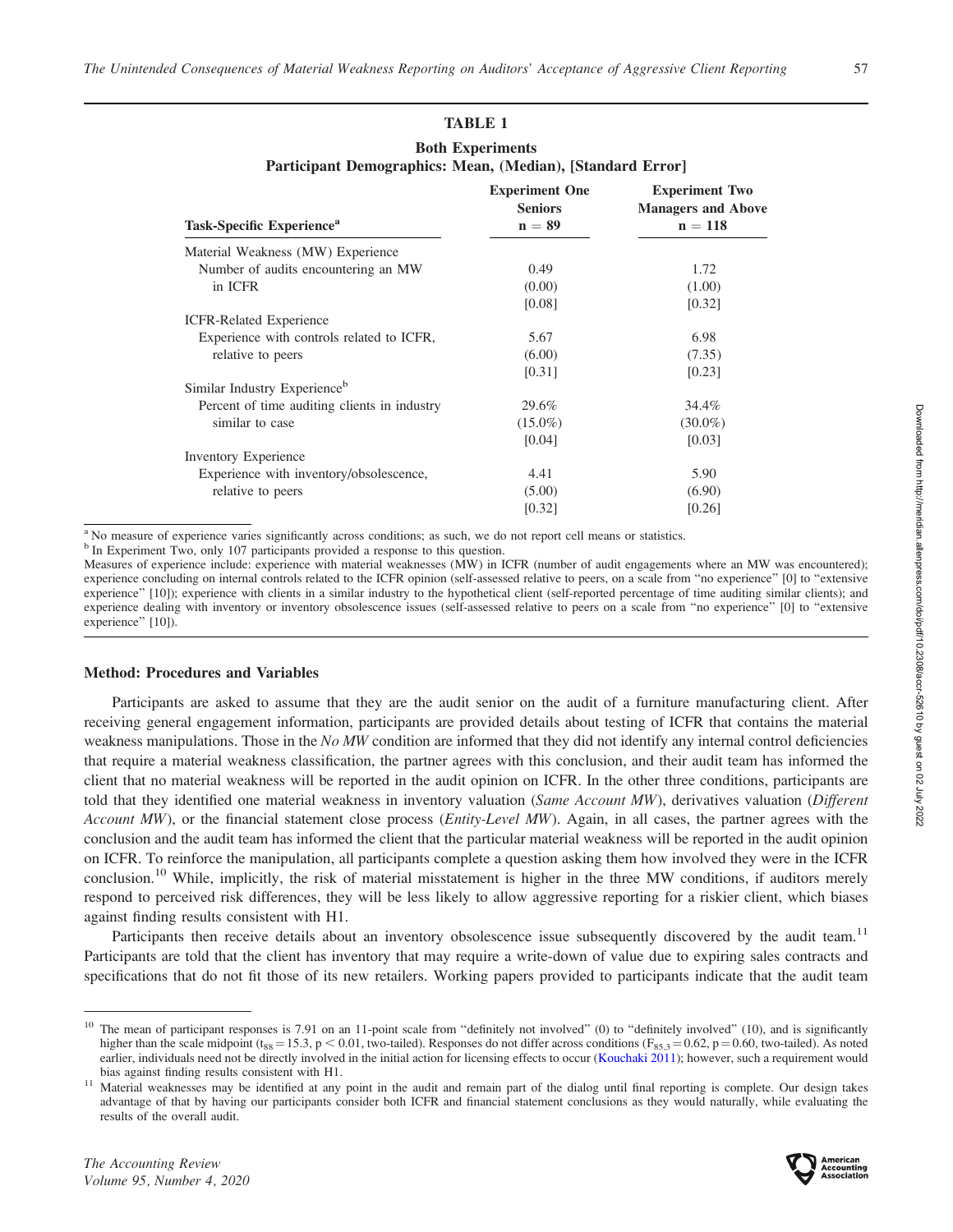

### Panel A: H1 Prediction



Panel B: H1 Results



#### Refer to Table 2 for independent and dependent variable descriptions.

estimates a write-down of up to \$75.6 million could be supported based on unrecoverable value, but the client's CFO believes a write-down of \$39.8 million is reasonable because the president will likely approve investments to renew sales contracts or transform old inventory. Audit materiality is \$2 million, so the difference between the audit team's estimate and management's estimate is clearly material. Participants assess the lowest amount of inventory write-down that they would be willing to accept being recorded, between zero and the total value of old inventory (\$100.8 million), where lower assessments indicate greater agreement with the client's proposed write-down [\(Bauer 2015](#page-17-0)). We subtracted this assessment from the total inventory value  $(\$100.8M)$  to determine the greatest inventory value they would accept.<sup>12</sup> This serves as our dependent variable. A higher inventory value indicates acceptance of more aggressive client reporting.

 $12$  This adjustment aligns the direction of the dependent variable with our construct of interest, higher acceptance of management aggressive reporting. Statistical results are identical when using the assessed lowest acceptable inventory write-down as the dependent variable.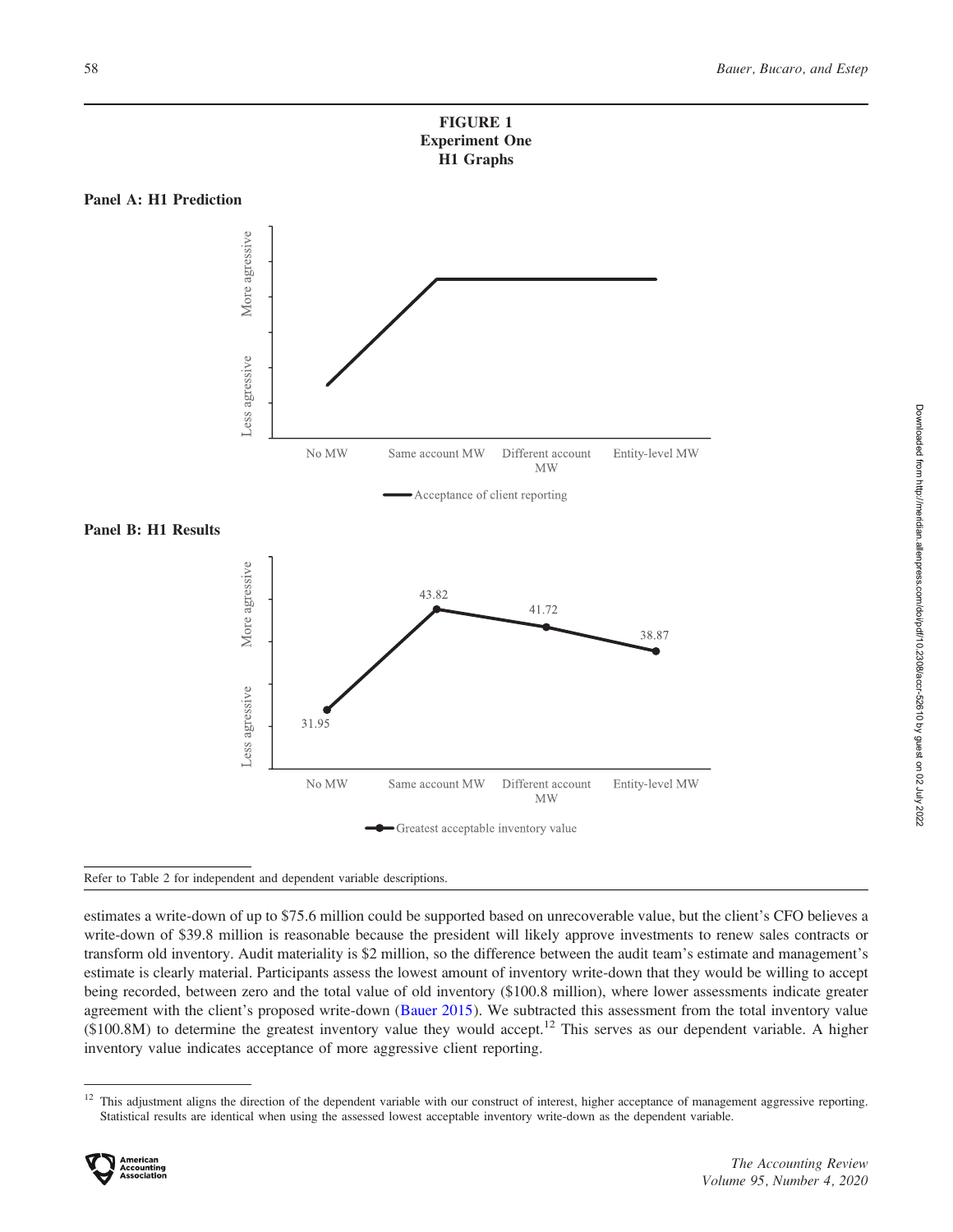Participants then complete a series of additional questions, including process and demographic measures. For licensing effects to occur, auditors should view their ICFR reporting decision as more dutifully performed when they report a material weakness versus not. As such, we ask participants the extent to which they agree that their ICFR decision (1) shows to outsiders that they are objective in evaluating financial statements, (2) forewarns investors about the risk of material misstatement, and (3) has value to investors, with each rated on an 11-point scale from "strongly disagree"  $(-5)$  to "strongly agree"  $(+5)$ . If licensing occurs, then when auditors report a material weakness in ICFR and feel they acted dutifully, they should be more likely to perceive the client-proposed write-down as legitimate. Thus, we ask participants to assess, on an 11-point scale, the following regarding the client's proposed write-down: (1) its appropriateness, ranging from ''not at all appropriate'' (0) to "completely appropriate"  $(+10)$ ; (2) its aggressiveness, ranging from "very conservative"  $(-5)$  to "very aggressive"  $(+5)$ ; (3) their likelihood of requesting a different write-down, ranging from "not at all likely" (0) to "very likely" (+10); and (4) their agreement that the financial statements will be materially misstated if they allow the proposed write-down, ranging from ''no agreement" (0) to "complete agreement"  $(+10)$ .

#### Results: Tests of H1

We predict that auditors will accept more aggressive client reporting when concurrently reporting a material weakness in ICFR than when reporting no such weakness (H1). To test H1, we include one covariate in a  $1 \times 4$  analysis of covariance (ANCOVA), with the auditor's greatest acceptable inventory value (in \$millions) as the dependent variable. The covariate is self-assessed perceptions of experience with ICFR relative to peers, rated on an 11-point scale from ''no experience'' (0) to "extensive experience" (+10). It is not significantly correlated with our independent factor ( $F_{85,3} = 0.31$ , p > 0.81, twotailed).<sup>13</sup> Figure 1, Panel B graphically depicts results of the  $1 \times 4$  ANCOVA.

Results are consistent with H1. Table 2, Panels A–D show results for the greatest acceptable inventory value. The planned contrast with weights of  $\{-3, +1, +1\}$  corresponding to *No MW, Same Account MW, Different Account MW*, and *Entity*level MW, respectively, is significant ( $p = 0.02$ , one-tailed). Further, the insignificant residual between-cells variance ( $p = 0.67$ , two-tailed) and contrast variance residual of 16 percent indicate that the hypothesized contrast describes the data well. The mean assessment is significantly lower in No MW ( $M = 32.0$ ) compared to the three MW conditions combined ( $M = 41.3$ ), and compared to Same Account MW ( $M = 43.8$ , p = 0.02, one-tailed) and Different Account MW ( $M = 41.7$ , p = 0.05, one-tailed), but not compared to *Entity-Level MW* ( $M = 38.9$ ,  $p = 0.11$ , one-tailed). Overall, these results largely support H1; auditors are willing to accept a higher inventory value (i.e., allow more aggressive client reporting) when reporting a weakness in ICFR than when reporting no such weakness.

#### Supplemental Analysis: Evidence of Psychological Licensing Process

We next examine the cognitive process through which H1 unfolds. We expect that auditors will first feel licensed, by viewing their ICFR reporting decision as a good deed, to a greater extent when they report a material weakness versus not. This "dutiful" feeling will then lead to greater perceptions of legitimacy of the client-proposed write-down; that is, in feeling dutiful, auditors will more strongly perceive that the client's proposal, and allowing it, is legitimate. Our measure of perceptions of acting dutifully is a factor of three assessments described earlier—whether participants felt their ICFR conclusion shows objectivity to, forewarns, or provides value to investors. Our measure of legitimacy is a factor of another four assessments described earlier: participants' ratings of the appropriateness and aggressiveness of the write-down, likelihood of requesting a different write-down amount, and agreement that the proposed write-down would result in a material misstatement (the latter three measures are reverse-coded). See Appendix A for means, standard errors, and other supporting details on factor scores.

To test for licensing effects predicted to underlie H1, we performed bias-corrected and accelerated bootstrapping for serial mediation, as suggested in [Preacher and Hayes \(2008](#page-19-0), model 6), separately analyzing each material weakness type against no material weakness. See Figure 2 for a graphical depiction of this model. Participants' judgment of whether they acted dutifully is included as the first of two mediating variables. Next, participants' judgment of the legitimacy of management's proposed write-down is included as the second mediating variable. Our analyses strongly support psychological licensing for Same and Different Account MW.

For Same Account MW, Different Account MW, and Entity-level MW, we find the 90 percent confidence interval for the conditional indirect effect of the path depicted in Figure 2 is  $(0.01, 5.08)$ ,  $(0.04, 3.30)$ , and  $(-0.04, 6.21)$ , respectively. Since this interval does not contain zero for the first two, those tests provide evidence that the effect of account-level material



<sup>&</sup>lt;sup>13</sup> Results hold when excluding the covariate from the model.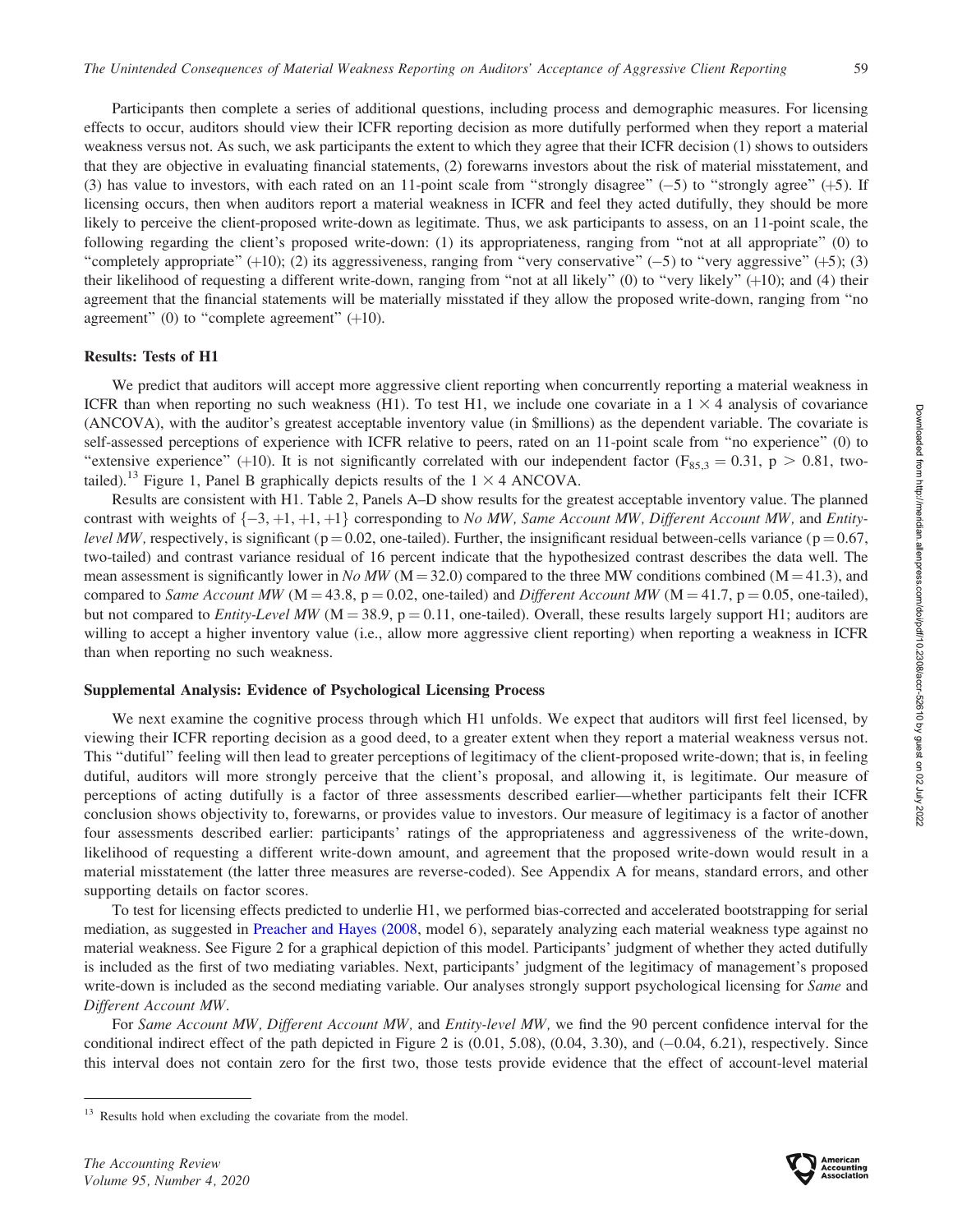# TABLE 2 Experiment One Tests of H1

#### Panel A: Greatest Acceptable Inventory Value

|                       |     |           | <b>Greatest Acceptable</b><br><b>Inventory Value</b> |
|-----------------------|-----|-----------|------------------------------------------------------|
| <b>Condition</b>      | n   | Adj. Mean | <b>Std. Error</b>                                    |
| No MW                 | 22. | 31.95     | (4.05)                                               |
| Any Material Weakness | 67  | 41.27     | (2.31)                                               |
| Same Account MW       | 23  | 43.82     | (3.95)                                               |
| Different Account MW  | 21  | 41.72     | (4.15)                                               |
| Entity-Level MW       | 23  | 38.87     | (3.95)                                               |

#### Panel B: ANCOVA

| <b>Source</b>                                        | SS.                         | df $MS$ F p-value <sup>c</sup> |  |
|------------------------------------------------------|-----------------------------|--------------------------------|--|
| Material Weakness                                    | 1777.28 3 592.43 1.65 0.184 |                                |  |
| ICFR-Related Experience 2010.85 1 2010.85 5.60 0.020 |                             |                                |  |
| Error                                                | 30157.42 84 359.02          |                                |  |

#### Panel C: Planned Tests

| <b>Contrast and Residual Between Cells Variance</b>                                     | SS        | df            | <b>MS</b> | F    | p-value         |
|-----------------------------------------------------------------------------------------|-----------|---------------|-----------|------|-----------------|
| <i>No MW</i> lower than other three MW conditions<br>[Contrast weights: $-3$ , 1, 1, 1] | 1492.79   | $\sim$ 1      | 1492.79   | 4.16 | $0.022^b$       |
| Residual between-cells variance                                                         | 284.49    | $\mathcal{L}$ | 142.25    | 0.40 | $0.672^{\circ}$ |
| Total between-cells variance                                                            | 1777.28   |               | 592.43    |      |                 |
| Contrast Variance Residual <sup>a</sup>                                                 | $16.01\%$ |               |           |      |                 |

#### Panel D: Planned Tests, continued from Panel C

| <b>Simple Effects Tests</b>                 | p-value                    |
|---------------------------------------------|----------------------------|
| No MW versus Same Account MW                | $-2.10$ 0.020 <sup>b</sup> |
| No MW versus Different Account MW           | $-1.68$ 0.048 <sup>b</sup> |
| No MW versus Entity-Level MW                | $-1.22$ 0.113 <sup>b</sup> |
| Same Account MW versus Different Account MW | $0.37 \quad 0.714^c$       |
| Same Account MW versus Entity-Level MW      | $0.89$ $0.378$ °           |
| Different Account MW versus Entity-Level MW | $0.50 \quad 0.620^{\circ}$ |

<sup>a</sup> Following [Guggenmos, Piercey, and Agoglia \(2018\)](#page-18-0), we calculated the contrast variance residual as the residual between-cells variance sum of squares divided by total between-cells variance sum of squares. Results indicate that approximately 16 percent of the between-cells variance in our model is explained by factors other than the contrast.

b Directional prediction; reported p-values are one-tailed.

<sup>c</sup> No directional prediction; reported p-values are two-tailed.

Participants assessed (in \$M) the lowest inventory write-down they would accept, and we subtracted this assessed value from the total inventory value (\$100.8M) to determine the greatest inventory value they would accept. This assessment is covariate-adjusted for experience concluding on internal controls related to the ICFR opinion (self-assessed relative to peers on a scale from "no experience" [0] to "extensive experience" [10]). The four betweensubjects conditions are: no material weakness (No MW), material weakness in inventory (Same Account MW), material weakness in derivatives valuation (Different Account MW), and material weakness in the financial statement close process (Entity-Level MW).

weaknesses (versus No MW) on judgments of the greatest acceptable inventory value is mediated through assessments of dutiful performance and the legitimacy of the write-down. We also find significant or marginally significant effects (in the direction expected) for each of Links 1–3 in the path in Figure 2. Participants perceive themselves as performing more dutifully in any MW condition versus No MW (Link 1: all  $p < 0.01$ , one-tailed); higher perceptions of performing dutifully result in

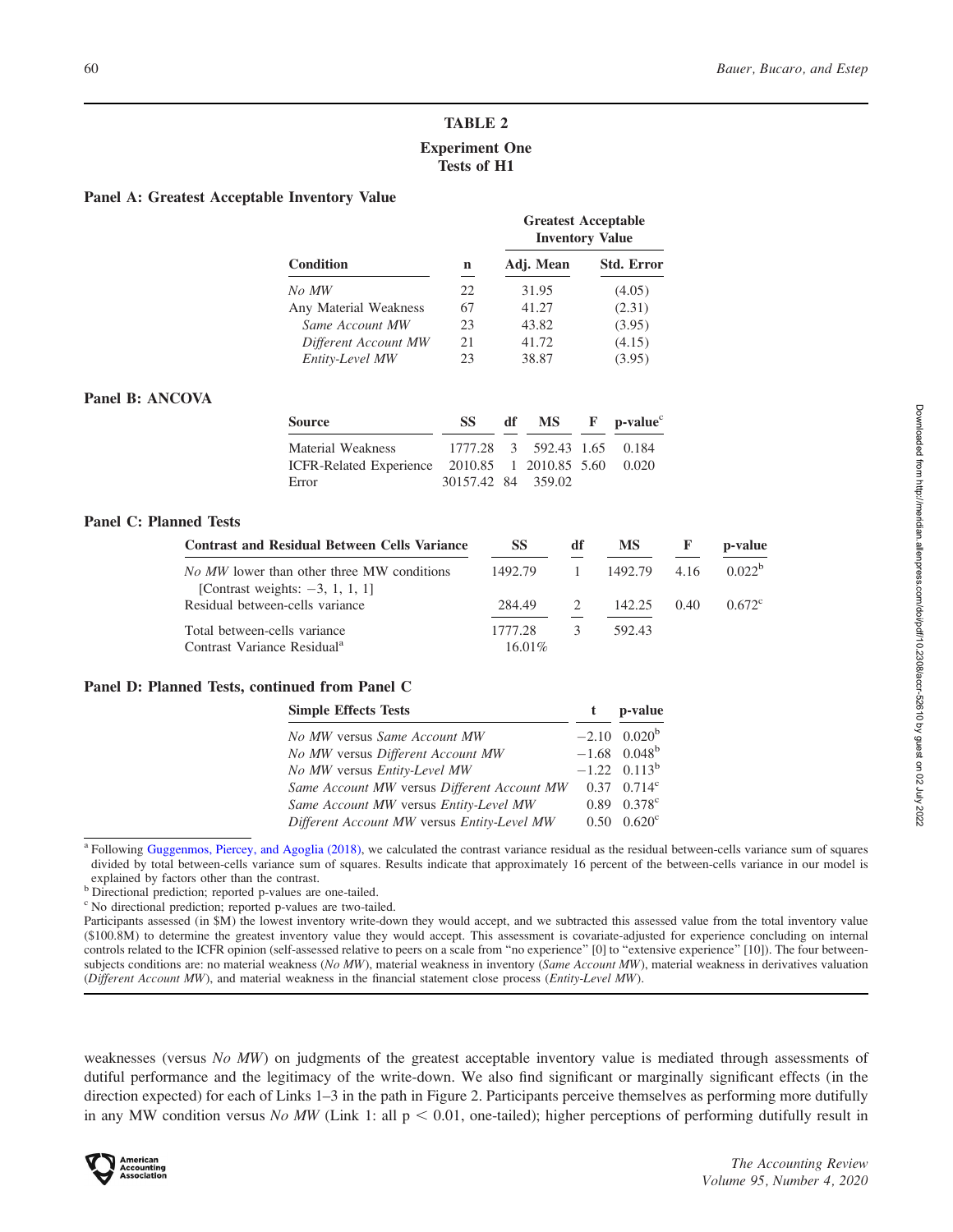

This figure captures the psychological licensing process for when a material weakness  $(MW)$  is reported (in one of three areas) versus not at all, using the [Preacher and Hayes \(2008\)](#page-19-0) method for testing indirect effects. We examine the links in the model for each of three MWs reported: in the same account as the aggressive client reporting (Same), in a different account than the aggressive client reporting  $(Diff)$ , or at the entity level (Entity). The model includes the same covariate as the model in Table 2, and the mediators (Dutifulness and Legitimacy) are measured as defined in Appendix A. Each individual link of Links 1 through 3 is significant or marginally significant in the expected direction (all p-values are one-tailed). We expect that reporting a material weakness, compared to reporting no material weakness, will increase the perception that the auditor performed dutifully (Link 1); these higher perceptions will, in turn, increase the auditor's assessment that the client proposed write-down is legitimate (Link 2); and these higher assessments will, in turn, increase the auditor's assessment of the greatest acceptable inventory value (Link 3). The 90 percent bias-corrected and bootstrapped confidence interval for the indirect effect of Links 1 through 3 is reported and does not contain zero for Same and Diff, supporting mediation of the results of H1 (but not for Entity). Link 4 is the direct effect of reporting a material weakness versus not on the greatest acceptable inventory value, when including both mediators in the model.

higher assessments that the write-down is legitimate (Link 2: all  $p < 0.10$ , one-tailed); and higher assessments of legitimacy result in higher assessments of the greatest acceptable inventory value (Link 3: all  $p < 0.01$ , one-tailed).<sup>14</sup>

#### Supplemental Analysis: Evidence that Results are Not Due to Perceived Negotiation

One potential alternative explanation for our results is that auditors who intend to report material weaknesses identified during ICFR testing allow more aggressive reporting by management because they view the two decisions as a form of negotiation. That is, if an auditor will report a material weakness—a negative outcome for management—then they could concede on a financial reporting issue and allow more aggressive reporting in order to give management a positive outcome in return. Such a result would not eliminate the worrisome unintended consequence we find, but it would suggest that another process is potentially at work. Additional analyses (untabulated) do not support this alternative explanation. Participants believed that the inventory obsolescence issue felt somewhat like a negotiation with management (''strongly disagree'' [-5], "strongly agree" [ $+5$ ]; M = 1.76). However, in the only significant difference between conditions (all other t < 1.42, all other p  $> 0.16$ , two-tailed), auditors in the *Entity-Level MW* condition (M = 0.91) less strongly believed that the issue felt like a negotiation than those in the No MW condition (M = 2.59,  $t_{44}$  = 2.20, p = 0.03, two-tailed). Such a result would mean that auditors in this MW (versus No MW) condition would be less, not more, willing to permit aggressive reporting in order to trade off their ICFR decision, which is opposite to the results reported earlier and in Table 2.

#### IV. EXPERIMENT TWO

#### Method: Participants and Design

In Experiment Two, we replicate results for H1 and test H2 to investigate whether licensing effects can be mitigated by prompting an audit quality goal. Participants in Experiment Two are 118 auditors at the manager level or above, who were



<sup>&</sup>lt;sup>14</sup> We ran our analysis collapsed across the material weakness types and found similar results (untabulated): Links 1 and 3 were significant (both  $p <$ 0.01, one-tailed) and Link 2 was marginally significant ( $p = 0.09$ , one-tailed), while the confidence interval contained zero  $(-0.09, 2.53)$ .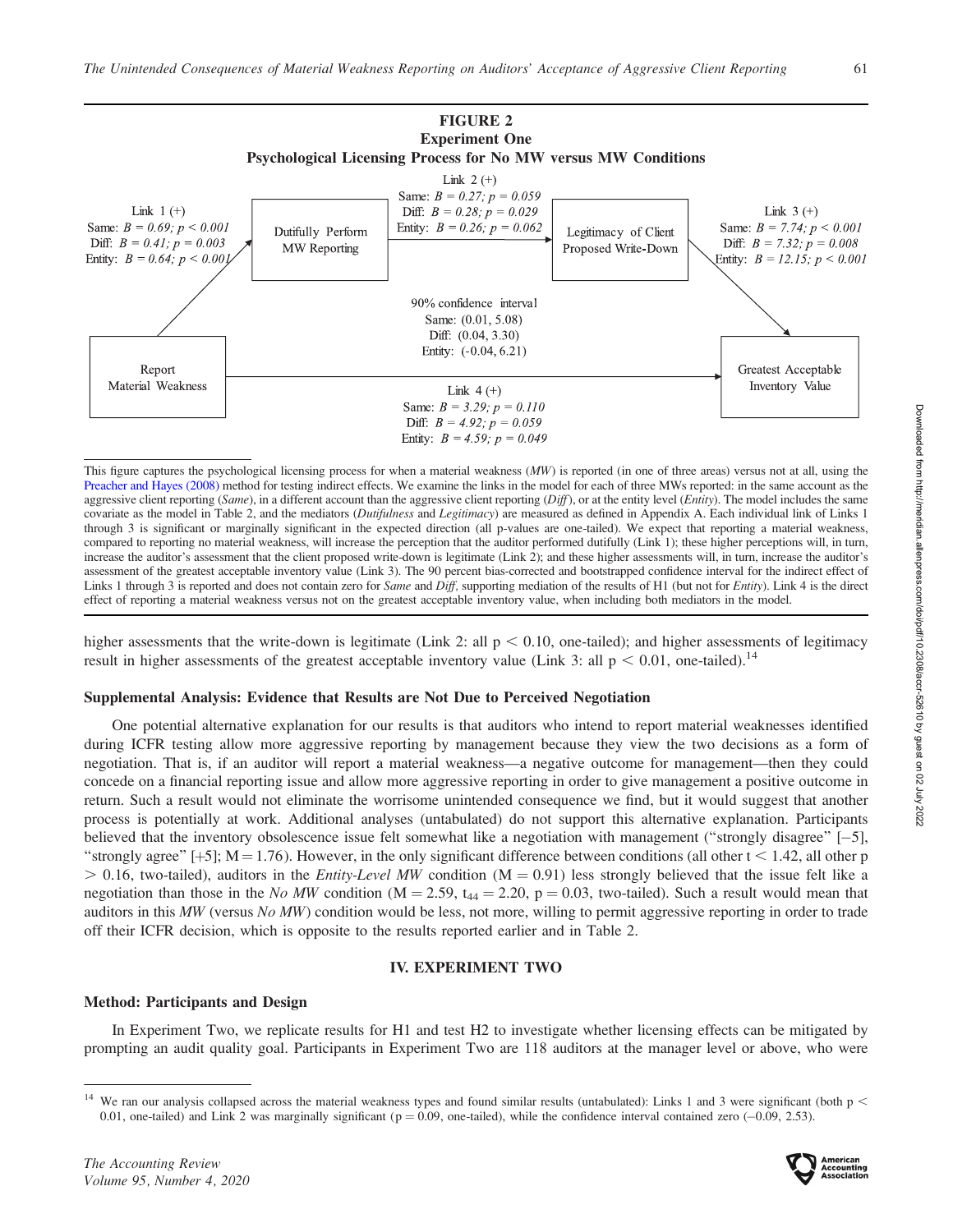recruited through the Center for Audit Quality and American Accounting Association Access to Audit Personnel program; 76 are Big 4 auditors and 42 are non-Big 4 auditors.<sup>15</sup> Their audit experience ranges from 4.5 to 20 years, with a mean experience of eight years, and additional demographic data reported in Table 1 indicate that participants have sufficient experience to complete the study.<sup>16</sup> We desired more experienced participants for Experiment Two to examine the robustness of psychological licensing at higher levels or ranks within audit firms. We randomly assign participants in a  $2 \times 3$  betweensubjects design. We manipulate whether a material weakness is reported (No MW versus MW). We also manipulate the presence versus absence of a prompt related to the goal of audit quality. We include two versions of the prompt, as the framing of the goal may influence the effectiveness of mitigating the licensing effects observed in Experiment One. Prior research indicates that framing that emphasizes abstract (i.e., the why) versus concrete (i.e., the how) characteristics of the goal may be more effective, as the former can induce thoughts of goal commitment [\(Fishbach et al. 2006](#page-18-0), 238). Thus, the prompt conditions are: No Prompt (to provide a baseline control condition), Why Prompt, and How Prompt.

#### Method: Procedures and Variables

The main experimental task, including assessments of inventory as the dependent variable, was identical to Experiment One with one exception: as participants in Experiment Two are at the manager level or above, they were assigned the role of ''a member of the engagement team'' (rather than the audit senior on the engagement as in Experiment One). For the material weakness manipulation, we use two of the conditions from Experiment One: No MW and Same Account MW (hereafter referred to simply as MW). We chose to include the Same Account MW condition in Experiment Two (rather than Entity-Level MW or Different Account MW) because we want to test whether our proposed intervention will mitigate psychological licensing for the most problematic scenario, and Experiment One results were strongest for this condition.

Participants in the No Prompt condition began with the main experimental task, whereas participants in the Why Prompt or How Prompt conditions began by completing the goal prompt manipulation before proceeding to the main experimental task. We developed the goal prompts by shortening and modifying the manipulations in [Freitas, Gollwitzer, and Trope \(2004\)](#page-18-0) for the audit quality context. As illustrated in the following paragraph, participants given the Why [How] Prompt considered why [how] they improve and maintain audit quality:

## Why [How] do I maintain audit quality?

For everything we do, there is always a reason why [process of how] we do it. Moreover, we can often trace the causes of our behavior back to broad goals that we have [follow our broad goals down to our very specific behaviors]. Research suggests that engaging in a thought exercise in which one thinks about how one's actions relate to one's ultimate goals [ultimate goals can be expressed through specific actions], can improve people's satisfaction. This thought exercise is intended to focus your attention on why [how] you do the things you do as an auditor. For this thought exercise, please consider the following activity: ''improving and maintaining audit quality.''

Following the respective paragraphs, participants listed ''three ways in which improving and maintaining audit quality can help you meet important goals" in the Why Prompt, and "three means by which you can improve and maintain audit quality" in the How Prompt. To reinforce each prompt, on the next screen and for each of the three items listed, participants responded on an 11-point scale from "a little" (0) to "a lot"  $(+10)$  to the question "How much will improving and maintaining audit quality help you meet this important goal?" in the Why Prompt, and "How much will engaging in this activity improve and maintain audit quality?'' in the How Prompt.

After the main task, as in Experiment One, all participants complete a series of additional questions, including process and demographic measures. We collect the same process measures as in Experiment One, related to dutifulness and legitimacy, to allow us to test whether our prompt intervention mitigates the underlying psychological licensing process.

<sup>&</sup>lt;sup>15</sup> We obtained approval from the Institutional Review Board of the university where the experiment took place and all participants consented to participate, per IRB requirements. Three Big 4 firms and four non-Big 4 firms participated in the study. There are no significant main or interactive effects of firm type; thus, we combine observations across all firms in all analyses. While 145 auditors completed the study, via Qualtrics, we identified and excluded data from 26 participants who did not complete it in one uninterrupted sitting as instructed, evident by a long pause on any of the task screens (median time  $= 67$  minutes) and the time taken to complete the study (median time  $= 148$  minutes). Of the 119 participants who completed the study uninterrupted (median time  $= 24$  minutes), we exclude one participant who did not respond to our main dependent variable. The number of

excluded participants does not differ across conditions ( $p = 0.16$ , two-tailed).<br><sup>16</sup> Participants' audit experience does not vary significantly across MW conditions ( $F_{112,1} = 0.45$ ,  $p = 0.50$ , two-tailed), but does so conditions (F<sub>112,2</sub> = 2.90, p = 0.06, two-tailed); participants in No Prompt (M = 9.0 years) have more experience than participants in either Why (M = 8.1 years) or How Prompt ( $M = 7.3$  years). However, participants' audit experience is unrelated to their assessments of inventory, and including experience as a covariate does not change results.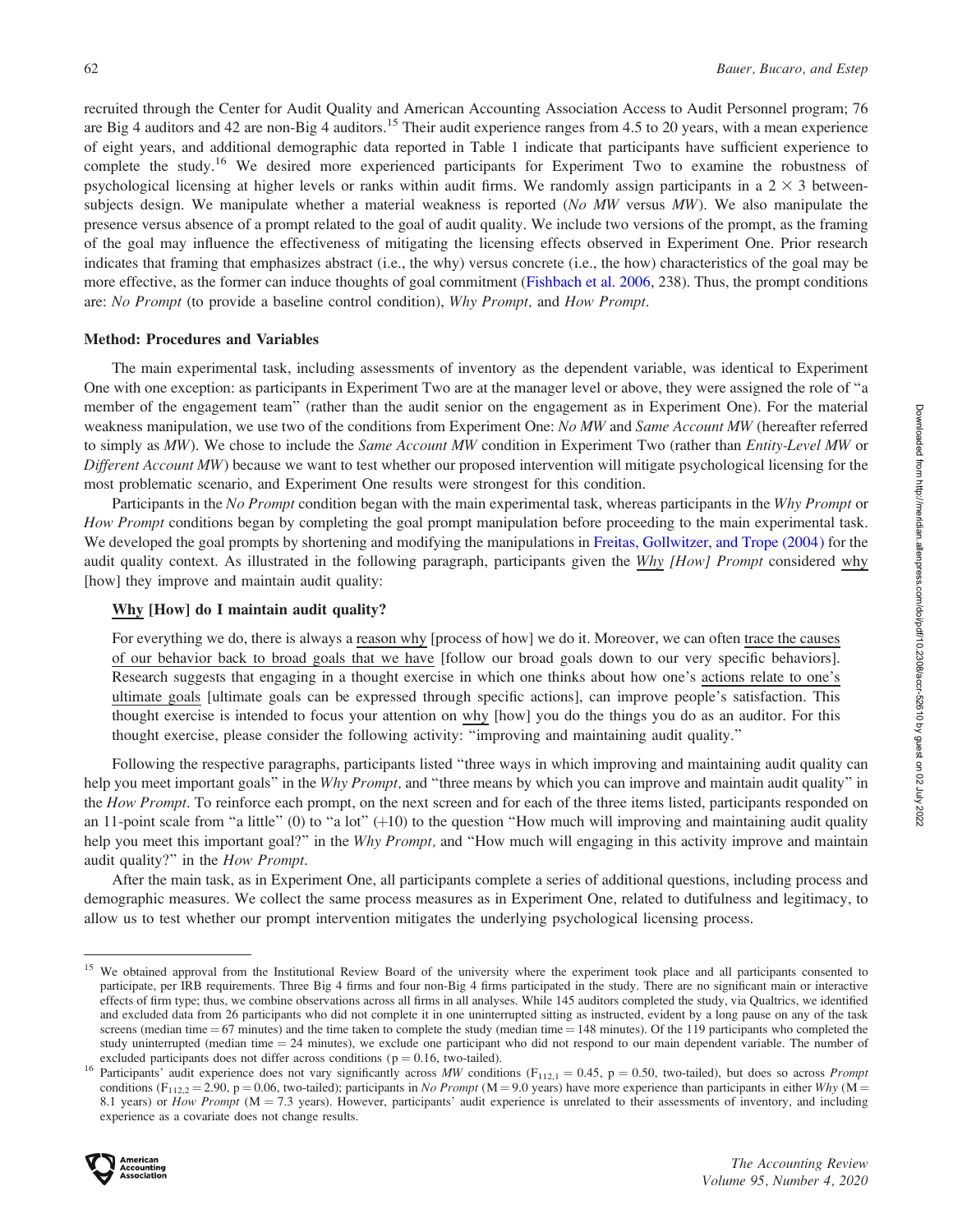#### Results: Preliminary Tests

To validate that auditors completed the prompts as instructed, we analyze participant responses to the prompt manipulation. Prior research suggests that responses in the Why Prompt should fit a structure of "I get [response] (i.e., outcomes) by maintaining audit quality," whereas responses in the *How Prompt* should fit a structure of "I maintain audit quality by doing [response] (i.e., means)'' ([Fujita, Trope, Liberman, and Levin-Sagi 2006](#page-18-0)). Two independent coders, who were blind to hypotheses and experimental conditions, coded each response to indicate whether it fit the first structure (coded  $+1$ ), the second structure (coded -1), or neither (coded 0). Initial inter-rater agreement was 79.6 percent and Cohen's kappa was 0.62. For each participant, their "structure" score is the average of their individual response scores; higher (lower) scores indicate responses that comply with the why (how) prompt. Auditors' structure scores were significantly more positive in the Why *Prompt* ( $M = 0.52$ ) versus the *How Prompt* ( $M = -0.98$ ,  $F_{75,1} = 265.30$ ,  $p < 0.01$ , two-tailed); we found no significant effect of MW (F<sub>75,1</sub> = 1.01, p = 0.32, two-tailed) or the MW and *Prompt* interaction (F<sub>75,1</sub> = 0.45, p = 0.51, two-tailed).

In Experiment Two, we replicate tests of H1 and test H2 by including the same covariate (perceived ICFR experience) in both a 2  $\times$  2 ANCOVA (Table 3) and a 2  $\times$  3 ANCOVA (Table 4 and Figure 3), with the auditor's greatest acceptable inventory value as the dependent variable.<sup>17</sup> In Table 3, we collapse across the two prompt conditions.

#### Results: Tests Replicating H1 and the Psychological Licensing Process

In Experiment One, we find evidence supporting that auditors accept more aggressive client reporting when concurrently reporting a material weakness in ICFR than when reporting no such weakness (H1), and psychological licensing underlies this result. We find consistent corroborating evidence in Experiment Two. First, examining only the No Prompt condition in Table 4, the mean assessment is marginally significantly lower in No MW ( $M = 36.0$ ) versus MW ( $M = 47.8$ , p = 0.06, one-tailed). We describe results from Table 4 only since we find nearly identical results across both Tables 3 and 4 in Panels A, C, and D.

Second, examining only the No Prompt condition in Figure 4, we report a mediation model with results similar to those of Figure 2. Specifically, we find the 90 percent confidence interval for the conditional indirect effect of the path depicted in Figure 4 does not contain zero (1.63, 8.20), replicating evidence that the effect of a material weakness on judgments of the greatest acceptable inventory value is mediated through assessments of dutiful performance and the legitimacy of the writedown. See Appendix A for means, standard errors, and other supporting details on factor scores of the two mediators. We also find significant effects for each of Links 1–3 in Figure 4 (all  $p < 0.01$ , one-tailed). Participants perceive themselves as performing more dutifully in MW versus No MW (Link 1); higher perceptions of performing dutifully result in higher assessments that the write-down is legitimate (Link 2); and higher assessments of legitimacy result in higher assessments of the greatest acceptable inventory value (Link 3).

#### Results: Tests of H2

We next test our prediction that licensing effects will be mitigated when auditors receive an audit quality goal prompt (H2). We first examine results in Table 3, where we collapse across the two prompts. We find a significant  $MW \times Prompt$  interaction in Panel B ( $p = 0.01$ , two-tailed). Further, consistent with H2, in Panel C, we find that licensing is mitigated in MW, as mean inventory assessments are significantly lower when a prompt is provided ( $M = 36.0$ ) versus not ( $M = 47.8$ ,  $p = 0.04$ , onetailed). Also consistent with H2, we find that when a prompt is provided, mean inventory assessments are significantly lower when auditors will report an MW versus no MW ( $M = 47.9$ ,  $p = 0.03$ , two-tailed). Auditors who feel they acted dutifully by virtue of reporting an MW continue to act dutifully by permitting less aggressive accounting. They behave consistently across ICFR and financial reporting decisions after considering an audit quality goal.

Interestingly, auditors who consider an audit quality goal, but report no material weakness may also behave in a manner that is consistent across ICFR and financial reporting decisions. In No MW, mean inventory assessments are marginally significantly higher when a prompt is provided versus not  $(M = 36.0, p = 0.07, two-tailed)$ . One potential explanation for this result is that prompted auditors feel they did not identify audit concerns by virtue of reporting no MW, and they subsequently, and consistently, identify fewer audit concerns by virtue of allowing more aggressive reporting. While we did not predict this result, it is not inconsistent with results of previous research (e.g., [Fishbach and Dhar 2005](#page-18-0)) in which participants that initially act not in accordance with their goal subsequently continue to act not in accordance with their goal. It is unclear if our prompted auditors believe that reporting no MW is incongruent, congruent, or simply not incongruent with the audit quality goal, but to the extent that they believe it is a less goal-congruent action than reporting an MW, then it may have caused them to be less goal-congruent in their reporting decision.



<sup>&</sup>lt;sup>17</sup> ICFR experience is not significantly correlated with either independent factor (both  $p > 0.44$ ) and results also hold when excluding it from the model.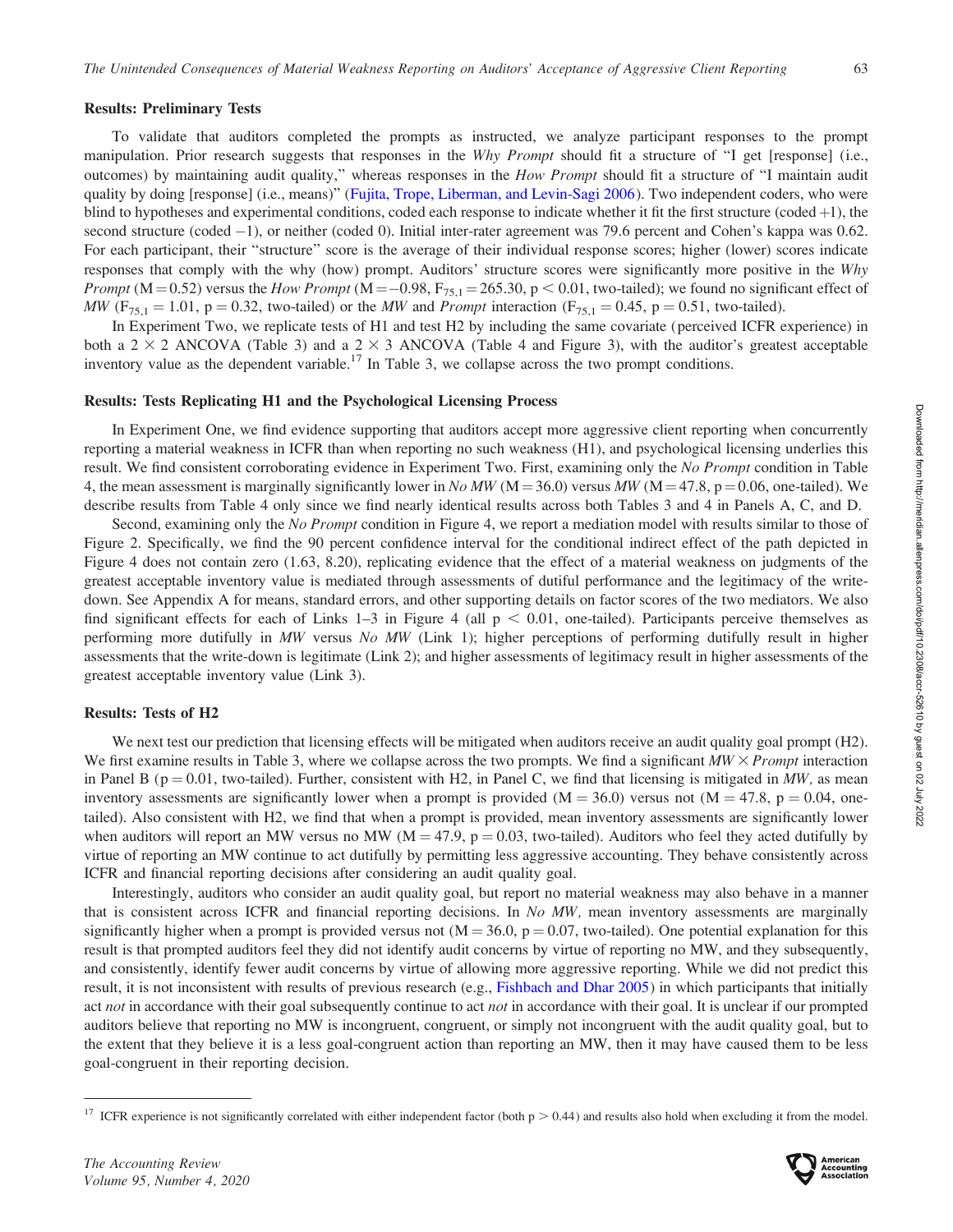# TABLE 3 Experiment Two

# Tests of Hypotheses  $(2 \times 2$  ANCOVA)

# Panel A: Greatest Acceptable Inventory Value: Adjusted Mean, (Standard Error), n

|                   | Prompt    |                      |  |
|-------------------|-----------|----------------------|--|
|                   | No Prompt | <b>Either Prompt</b> |  |
| Material Weakness |           |                      |  |
| No MW             | 36.04     | 47.93                |  |
|                   | (5.21)    | (3.69)               |  |
|                   | 20        | 40                   |  |
| MW                | 47.76     | 35.96                |  |
|                   | (5.21)    | (3.79)               |  |
|                   | 20        | 38                   |  |

# Panel B: ANCOVA

| Source                         | df  | MS      | F      | p-value <sup>b</sup> |
|--------------------------------|-----|---------|--------|----------------------|
| Material Weakness              |     | 0.41    | < 0.01 | 0.978                |
| Prompt                         |     | 0.06    | < 0.01 | 0.992                |
| $MW \times$ Prompt             |     | 3682.35 | 6.78   | 0.011                |
| <b>ICFR-Related Experience</b> |     | 4.72    | 0.01   | 0.926                |
| Error                          | 113 | 543.28  |        |                      |

# Panel C: Simple Effects Tests

|                                         |         | p-value         |
|-----------------------------------------|---------|-----------------|
| <i>No Prompt: No MW versus MW (H1)</i>  | $-1.59$ | $0.058^{\rm a}$ |
| <i>MW: Prompt versus No Prompt</i> (H2) | $-1.83$ | $0.035^{\rm a}$ |
| <i>No MW: Prompt versus No Prompt</i>   | 1.86    | $0.065^{\rm b}$ |
| <i>Prompt: No MW versus MW</i>          | 2.26    | $0.026^{\rm b}$ |
|                                         |         |                 |

<sup>a</sup> Directional prediction; reported p-values are one-tailed.

<sup>b</sup> No directional prediction; reported p-values are two-tailed.

Results in Table 4, where we do not collapse across the two prompts, are similar to results in Table 3 and show that the two prompts had nearly identical effects. We find the  $MW \times Prompt$  (i.e., 2  $\times$  3) interaction in Panel B is significant (p = 0.04, twotailed), as is each  $MW \times$  *Prompt* (i.e.,  $2 \times 2$ ) interaction in Panel C (both p < 0.05, two-tailed). Further, there is no significant difference ( $p = 0.74$ , two-tailed) between the MW  $\times$  Prompt interactions of No Prompt and Why Prompt (only) and No Prompt and How Prompt (only). Additional support for H2 and for licensing being mitigated when an MW is reported is shown in Panel D. Mean inventory assessments are significantly lower for Why Prompt (M = 33.8) versus No Prompt (M = 47.8, p = 0.04, one-tailed) and marginally significantly lower for *How Prompt* ( $M = 37.7$ ) versus *No Prompt* ( $p = 0.09$ , one-tailed). We also find that for No MW, mean assessments are higher in Why Prompt ( $M = 47.8$ ) or How Prompt ( $M = 48.1$ ) compared to No *Prompt* ( $M = 36.0$ ), albeit not quite at a significant level (both  $p = 0.11$ , two-tailed). Finally, we find that when either prompt is provided, mean assessments are higher when auditors will report  $No$  MW versus an MW, at a marginally significant level for Why Prompt ( $p = 0.07$ , two-tailed), but not at a significant level for How Prompt ( $p = 0.16$ , two-tailed).

Overall, we generally find support for H2 and find similar effects of prompting a goal across the two prompts. Prompting a goal (versus not) leads auditors to permit less aggressive financial reporting judgments when they will report an MW, but it also results in auditors allowing more aggressive reporting when no MW will be reported. This latter result suggests that consideration should be given to the situations in which prompts are provided.



Participants assessed (in \$M) the lowest inventory write-down they would accept, and we subtracted this assessed value from the total inventory value (\$100.8M) to determine the greatest inventory value they would accept. This assessment is covariate-adjusted for experience concluding on internal controls related to the ICFR opinion (self-assessed relative to peers on a scale from "no experience" [0] to "extensive experience" [10]). The two betweensubjects Material Weakness (MW) conditions are: No MW and MW. The two between-subjects prompt conditions are: No Prompt and Prompt (collapsed across Why Prompt and How Prompt).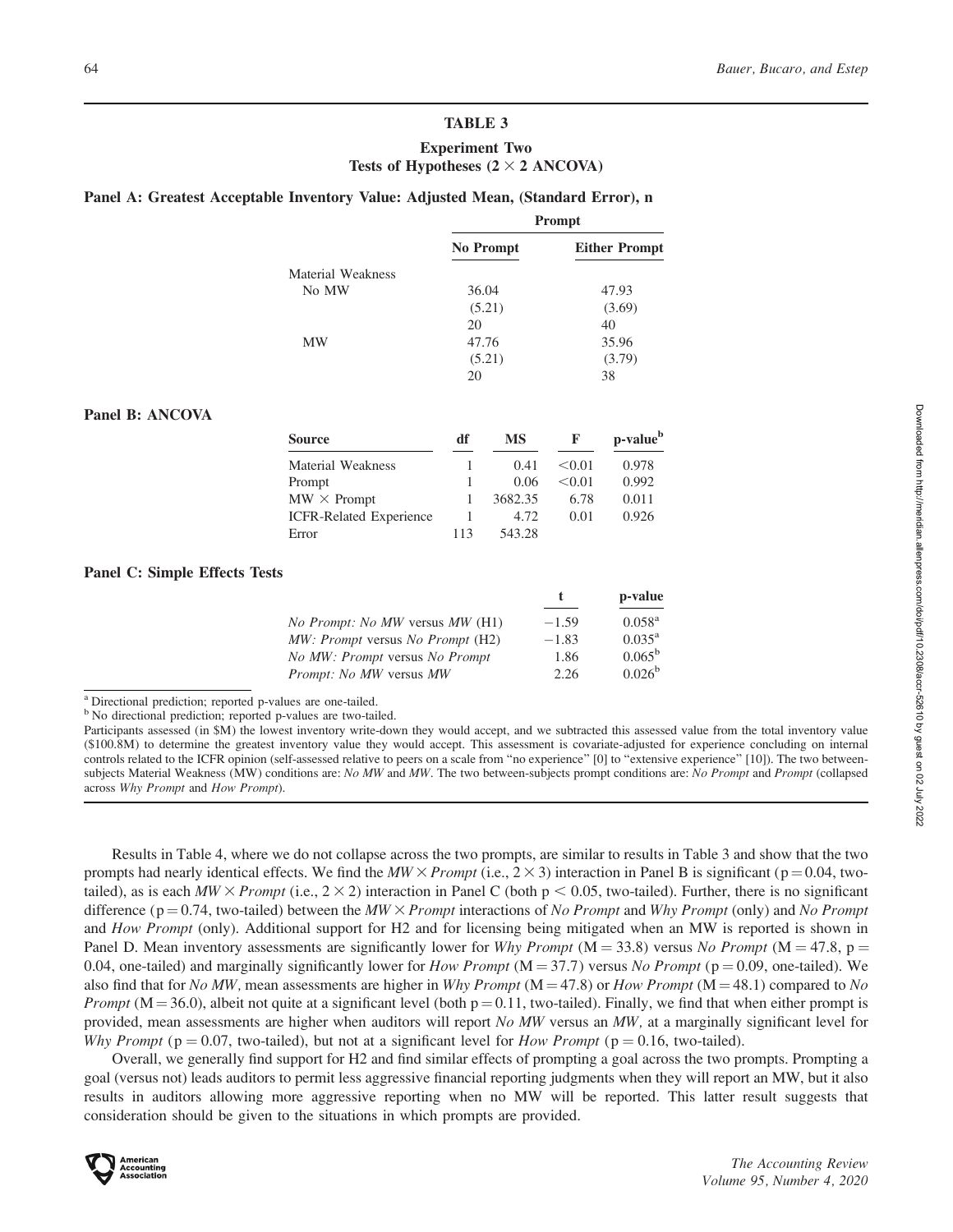# TABLE 4

# Experiment Two Tests of Hypotheses  $(2 \times 3$  ANCOVA)

# Panel A: Greatest Acceptable Inventory Value: Adjusted Mean, (Standard Error), n

|                          | Prompt      |        |        |
|--------------------------|-------------|--------|--------|
|                          | <b>None</b> | Why    | How    |
| <b>Material Weakness</b> |             |        |        |
| No MW                    | 36.04       | 47.77  | 48.12  |
|                          | (5.25)      | (5.13) | (5.39) |
|                          | 20          | 21     | 19     |
| MW                       | 47.76       | 33.84  | 37.67  |
|                          | (5.26)      | (5.72) | (5.13) |
|                          | 20          | 17     | 21     |

#### Panel B: ANCOVA

| Source                         | df                          | <b>MS</b> | F      | p-value <sup>b</sup> |
|--------------------------------|-----------------------------|-----------|--------|----------------------|
| Material Weakness              |                             | 520.14    | 0.94   | 0.334                |
| Prompt                         | $\mathcal{L}$               | 42.13     | 0.08   | 0.927                |
| $MW \times$ Prompt             | $\mathcal{D}_{\mathcal{L}}$ | 1892.65   | 3.43   | 0.036                |
| <b>ICFR-Related Experience</b> |                             | 2.40      | < 0.01 | 0.948                |
| Error                          | 111                         | 551.82    |        |                      |

#### Panel C: Planned Tests

|                                                                                  | к,   | p-value <sup>b</sup> |
|----------------------------------------------------------------------------------|------|----------------------|
| $MW \times$ Prompt for <i>No Prompt</i> and <i>Why Prompt</i> only               | 5.73 | 0.018                |
| $\text{MW} \times \text{Prompt}$ for <i>No Prompt</i> and <i>How Prompt</i> only | 4.43 | 0.038                |
| Test of difference in significance between two interactions above                | 0.11 | 0.744                |

## Panel D: Planned Tests, continued from Panel C

| <b>Simple Effects Tests</b>            |         | p-value         |  |
|----------------------------------------|---------|-----------------|--|
| <i>No Prompt: No MW versus MW (H1)</i> | $-1.58$ | $0.059^{\rm a}$ |  |
| MW: Why Prompt versus No Prompt (H2)   | $-1.79$ | $0.038^{a}$     |  |
| No MW: Why Prompt versus No Prompt     | 1.60    | $0.113^b$       |  |
| Why Prompt: No MW versus MW            | 1.81    | $0.073^{\rm b}$ |  |
| MW: How Prompt versus No Prompt (H2)   | $-1.37$ | $0.086^{\rm a}$ |  |
| No MW: How Prompt versus No Prompt     | 1.60    | $0.112^b$       |  |
| How Prompt: No MW versus MW            | 1.40    | $0.164^b$       |  |

<sup>a</sup> Directional prediction; reported p-values are one-tailed.

<sup>b</sup> No directional prediction; reported p-values are two-tailed.

Participants assessed (in \$M) the lowest inventory write-down they would accept, and we subtracted this assessed value from the total inventory value (\$100.8M) to determine the greatest inventory value they would accept. This assessment is covariate-adjusted for experience concluding on internal controls related to the ICFR opinion (self-assessed relative to peers on a scale from ''no experience'' [0] to ''extensive experience'' [10). The two betweensubjects Material Weakness (MW) conditions are: No MW and MW. The three between-subjects prompt conditions are: No Prompt, Why Prompt, and How Prompt.

#### Supplemental Analysis: Evidence of Mitigation of Psychological Licensing

As noted earlier, results from both experiments provide robust evidence for psychological licensing being the process through which auditors accept more aggressive client reporting when reporting a material weakness in ICFR versus not, in conditions where a prompt is not provided. To the extent that prompting a goal helps mitigate licensing effects, then we expect certain links in our licensing model (e.g., Figure 4) to be broken. Prior research suggests that goal-focused individuals can still feel they have performed dutifully given a good first deed, but this action can reinforce their commitment to their goal such that

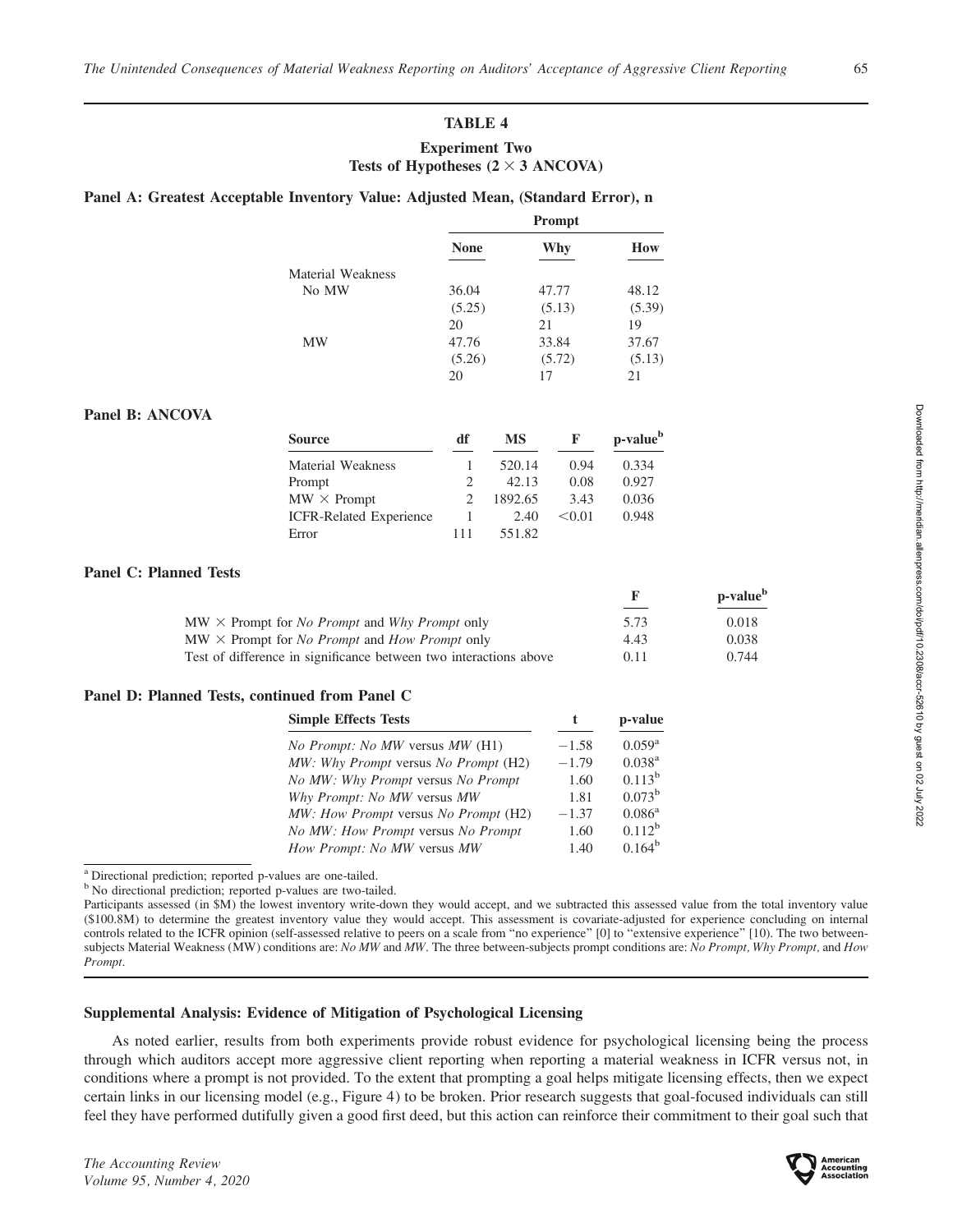

subsequent actions will be consistent with, not contrary to, the first action [\(Fishbach et al. 2006;](#page-18-0) [Susewind and Hoelzl 2014](#page-19-0)). We expect Link 1 (positive association between reporting an MW and dutiful perceptions) to be intact, while Link 2 (positive association between dutiful perceptions and assessments of write-down legitimacy) will be broken. Examining Why Prompt and How Prompt separately in Figure 5, we find evidence to support our expectations. Link 1 is significant (both  $p < 0.01$ , two-



This figure captures the psychological licensing process in the No Prompt condition for when a material weakness is reported versus not at all, using the [Preacher and Hayes \(2008\)](#page-19-0) method for testing indirect effects. The model includes the same covariate as the model in Tables 3 and 4, and the mediators (Dutifulness and Legitimacy) are measured as defined in Appendix A. Each individual link of Links 1 through 3 is significant in the expected direction (all p-values are one-tailed). We expect reporting a material weakness, compared to reporting no material weakness, will increase the perception that the auditor performed dutifully (Link 1); these higher perceptions will, in turn, increase the auditor's assessment that the client-proposed write-down is legitimate (Link 2); and these higher assessments will, in turn, increase the auditor's assessment of the greatest acceptable inventory value (Link 3). The 90 percent bias-corrected and bootstrapped confidence interval for the indirect effect of Links 1 through 3 is reported and does not contain zero, supporting mediation of the results of H1. Link 4 is the direct effect of reporting a material weakness versus not on the greatest acceptable inventory value, when including both mediators in the model.

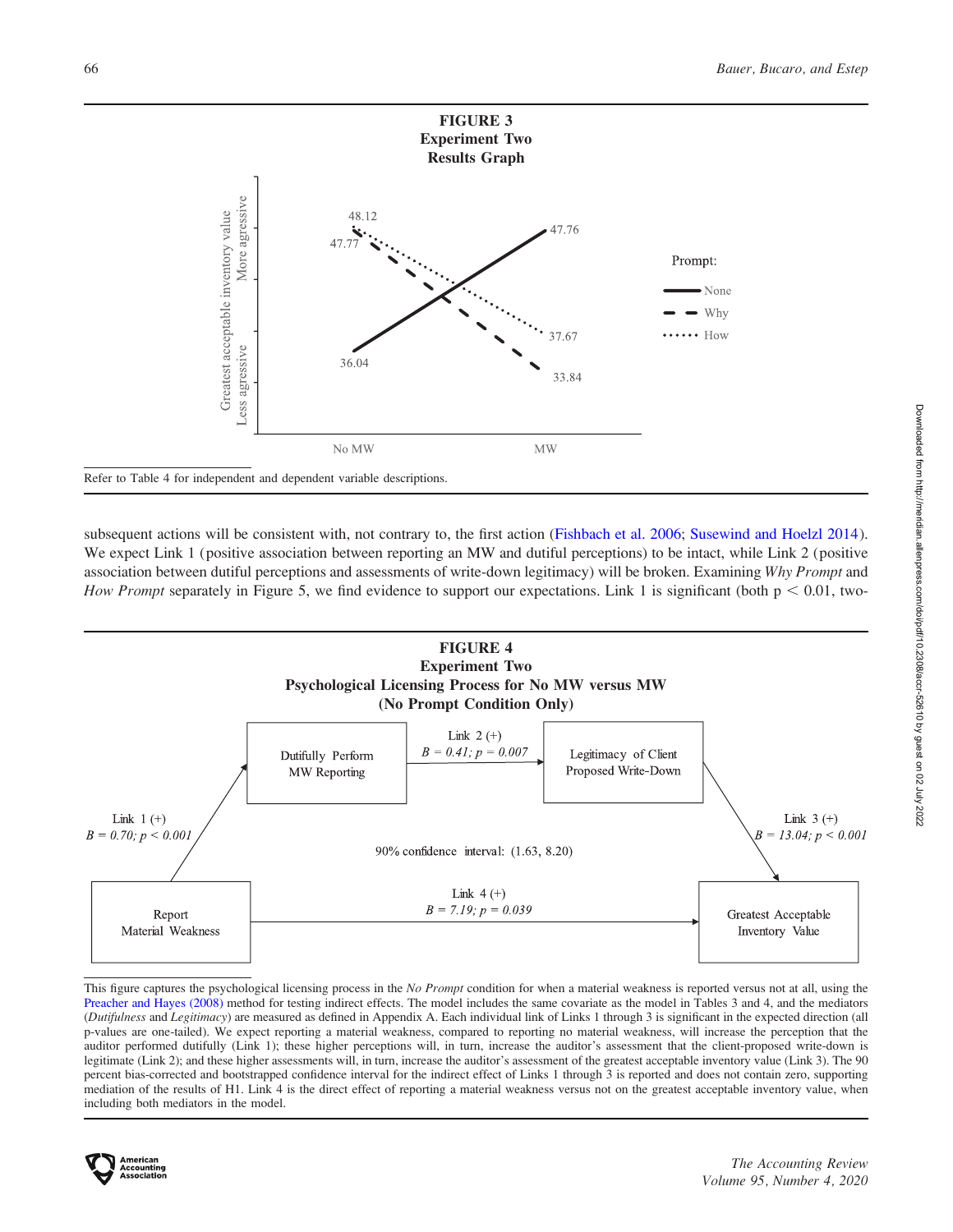

This figure captures the mitigation of the psychological licensing process in either Prompt condition (Why Prompt and How Prompt), for when a material weakness is reported versus not at all, using the [Preacher and Hayes \(2008\)](#page-19-0) method for testing indirect effects. The model includes the same covariate as the model in Tables 3 and 4, and the mediators (Dutifulness and Legitimacy) are measured as defined in Appendix A. Links 1 and 3 are significant for both prompts, as expected, while Link 2 is not significant for both prompts, as expected (all p-values are two-tailed). We expect that reporting a material weakness, compared to reporting no material weakness, will increase the perception that the auditor performed dutifully (Link 1). However, due to the prompt making salient the goal of audit quality, we do not expect these higher perceptions to, in turn, increase the auditor's assessment that the clientproposed write-down is legitimate (Link 2). Higher assessments can still increase the auditor's assessment of the greatest acceptable inventory value (Link 3). The 90 percent bias-corrected and bootstrapped confidence interval for the indirect effect of Links 1 through 3 is reported: for Why, it contains zero, indicating a lack of support for mediation, but for  $How$ , it does not contain zero, indicating some support for mediation. Link 4 is the direct effect of reporting a material weakness versus not on the greatest acceptable inventory value, when including both mediators in the model.

tailed), but Link 2 is not (both  $p > 0.14$ , two-tailed); Link 3 is also significant (both  $p < 0.01$ , two-tailed). Finally, the 90 percent confidence interval for the indirect effect contains zero for Why Prompt  $(-0.30, 4.08)$ , but not for How Prompt  $(0.17, 0.00)$ 4.82), suggesting that the effect of reporting a material weakness on inventory assessments is not (somewhat) mediated by these measures for the former (latter) prompt.

#### V. CONCLUSIONS

We report the results of two experiments designed to investigate how auditors respond to aggressive and potentially materially misstated reporting by management when they do or do not concurrently report a material weakness in ICFR. We find results consistent with theory on psychological licensing in that auditors accept more aggressive client reporting when they report a material weakness in ICFR versus when they report no material weakness. These results hold regardless of whether the material weakness is in the same or a different account as the potential material misstatement. Further, these results are mediated by auditors' beliefs that they acted dutifully (to a greater extent when reporting a material weakness), which, in turn, gave them license to view the aggressive client reporting as more legitimate and accept it more readily. We also provide evidence of a potential remedy to mitigate the licensing effects: auditors reporting a material weakness in ICFR accept less aggressive reporting when receiving a prompt related to the goal of audit quality versus not. Caution should be exercised in deciding when to use this remedy, however, as we also find that auditors who report no material weakness may accept more aggressive reporting when receiving the prompt versus not.

Our findings provide an explanation for why empirical evidence shows that reporting of a material weakness in ICFR is associated with lower accruals quality ([Doyle et al. 2007](#page-18-0)). While archival research cannot decipher whether such a result is due to auditor failure to detect/correct misstatements that potentially result from weak ICFR, or due to higher risk that manifests despite auditor efforts to increase substantive testing in light of weak ICFR [\(Hogan and Wilkins 2008](#page-18-0)), our results indicate that the former is at least one reason. By using an experiment, we are able to hold constant the amount of substantive testing and the presence and type of aggressive reporting. Under such conditions, auditors should be just as likely to require the client to correct aggressive reporting when reporting a material weakness as when not. Again, we find that this is not the case and that for different types of material weakness across two experiments, auditors accept more aggressive reporting than when no

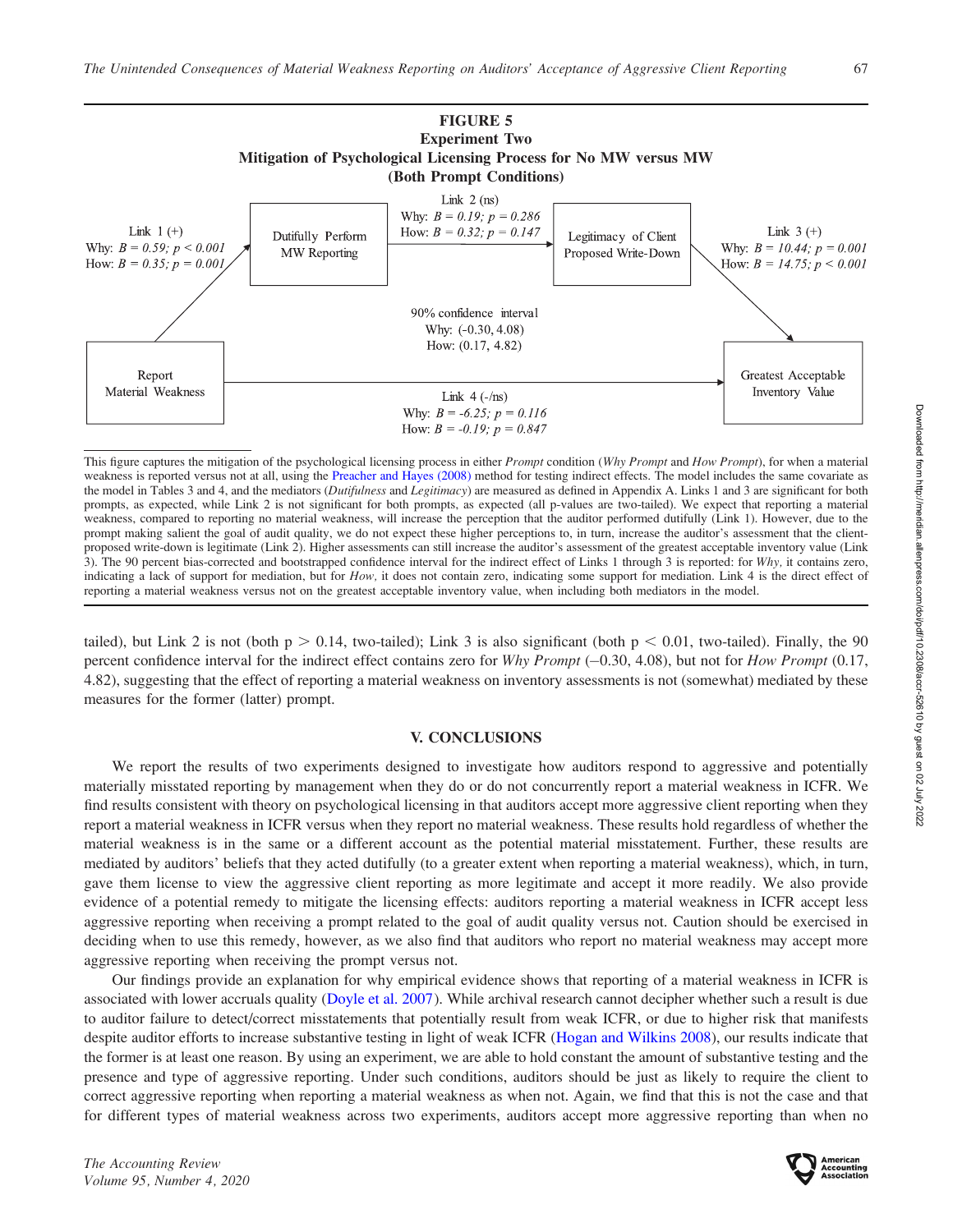<span id="page-17-0"></span>material weakness is present. Our study also extends prior research on psychological licensing that focuses on evidence related to outcomes, but rarely evaluates the underlying processes (e.g., [Griffin 2014](#page-18-0)). We provide evidence of the psychological licensing process underlying the auditors' behavior.

This study has implications for academic research, audit professionals seeking to provide value to investors through audit procedures, and regulators seeking to increase audit quality and the reporting of material weaknesses in ICFR. To be clear, we are not proposing that regulators stop encouraging the reporting of material weaknesses, as material weaknesses provide valuable information to capital markets on financial reporting quality. But as regulators continue to press auditors to increase reporting of material weaknesses in ICFR (e.g., [Croteau 2013](#page-18-0); [PCAOB 2013\)](#page-19-0), they should recognize the potential for unintended consequences, such as those which we find, and exercise caution in how to achieve improved ICFR reporting without sacrificing financial reporting quality. While the audit profession obviously recognizes audit quality as a critical goal, our study shows evidence that auditor judgments can suffer from subconscious licensing effects when making a series of explicit audit conclusions.

Our study also provides evidence that a simple and timely prompt to consider why or how auditors improve and maintain audit quality can moderate licensing effects, but future research can consider other prompts or mechanisms that could be as or more effective than ours. Further, in our study, the prompt occurs minutes before the material weakness and material misstatement decisions. In practice, prompts likely occur during firm training and continuing education, which can occur at different time intervals. Future research can further explore the importance of the timing of such prompts. For example, providing a prompt while an audit is ongoing, particularly after a material weakness is encountered, could have the most value. Additionally, concerns may exist around the effectiveness of a prompt over time or after repeated exposure. Future research could consider these factors, although such concerns are reduced by evidence in prior research that repeated prompts have longterm and even increased effectiveness (e.g., [Cave 1997;](#page-18-0) [Garland, Gaylord, and Fredrickson 2011](#page-18-0)). Finally, while we investigate licensing effects in the integrated audit setting, due to noted auditor struggles in this area (e.g., Bhaskar et al. 2019) and puzzling archival findings about material weaknesses (e.g., [Hogan and Wilkins 2008](#page-18-0)), auditors are likely susceptible to licensing in other audit areas (e.g., [Griffin 2014](#page-18-0)). Future research can investigate licensing, and ways to successfully mitigate licensing, in other audit contexts.

A potential limitation of our study is that we do not examine whether auditors would change substantive testing in response to the ICFR conclusions, prior to dealing with the aggressive financial reporting issue. However, prior audit research shows that auditors insufficiently adjust their audit plans in response to material weaknesses in ICFR ([Hammersley et al. 2011;](#page-18-0) [Mauldin](#page-19-0) [and Wolfe 2014](#page-19-0)), so it is unlikely that the increased leniency displayed by our participants would diminish with changes, if any, they might have made to audit procedures. Moreover, increases in audit procedures help to *detect* material misstatements, whereas participants in our study were provided with a potential misstatement that was already detected and, thus, were tasked with deciding whether to require management to *correct* a misstatement. Therefore, we extend prior research by focusing on the outcomes of overall audit procedures, and demonstrating that auditor judgments systematically differ depending upon factors other than actual procedures performed.

#### **REFERENCES**

- Asare, S. K., B. C. Fitzgerald, L. E. Graham, J. R. Joe, E. M. Negangard, and C. J. Wolfe. 2013. Auditors' internal control over financial reporting decisions: Analysis, synthesis, and research directions. Auditing: A Journal of Practice & Theory 32 (Supplement 1): 131–166. <https://doi.org/10.2308/ajpt-50345>
- Ashbaugh-Skaife, H., D. W. Collins, W. R. Kinney, and R. LaFond. 2008. The effect of SOX internal control deficiencies and their remediation on accrual quality. The Accounting Review 83 (1): 217–250. <https://doi.org/10.2308/accr.2008.83.1.217>
- Backof, A. G., T. D. Carpenter, and J. Thayer. 2018. Auditing complex estimates: How do construal level and evidence formatting impact auditors' consideration of inconsistent evidence? Contemporary Accounting Research 35 (4): 1798–1815. [https://doi.org/10.1111/](https://doi.org/10.1111/1911-3846.12368) [1911-3846.12368](https://doi.org/10.1111/1911-3846.12368)
- Bauer, T. 2015. The effects of client identity strength and professional identity salience on auditor judgments. The Accounting Review 90 (1): 95–114. <https://doi.org/10.2308/accr-50863>
- Bedard, J. 1989. An archival investigation of audit program planning. Auditing: A Journal of Practice & Theory 9 (1): 57–71.
- Bhaskar, L. S., J. H. Schroeder, and M. L. Shepardson. 2019. Integration of internal control and financial statement audits: Are two audits better than one? The Accounting Review 94 (2): 53–81. <https://doi.org/10.2308/accr-52197>
- Braun, K. 2001. The disposition of audit-detected misstatements: An examination of risk and reward factors and aggregation effects. Contemporary Accounting Research 18 (1): 71–99.
- Cain, D. M., G. Loewenstein, and D. A. Moore. 2005. The dirt on coming clean: Perverse effects of disclosing conflicts of interest. Journal of Legal Studies 34 (1): 1–25. <https://doi.org/10.1086/426699>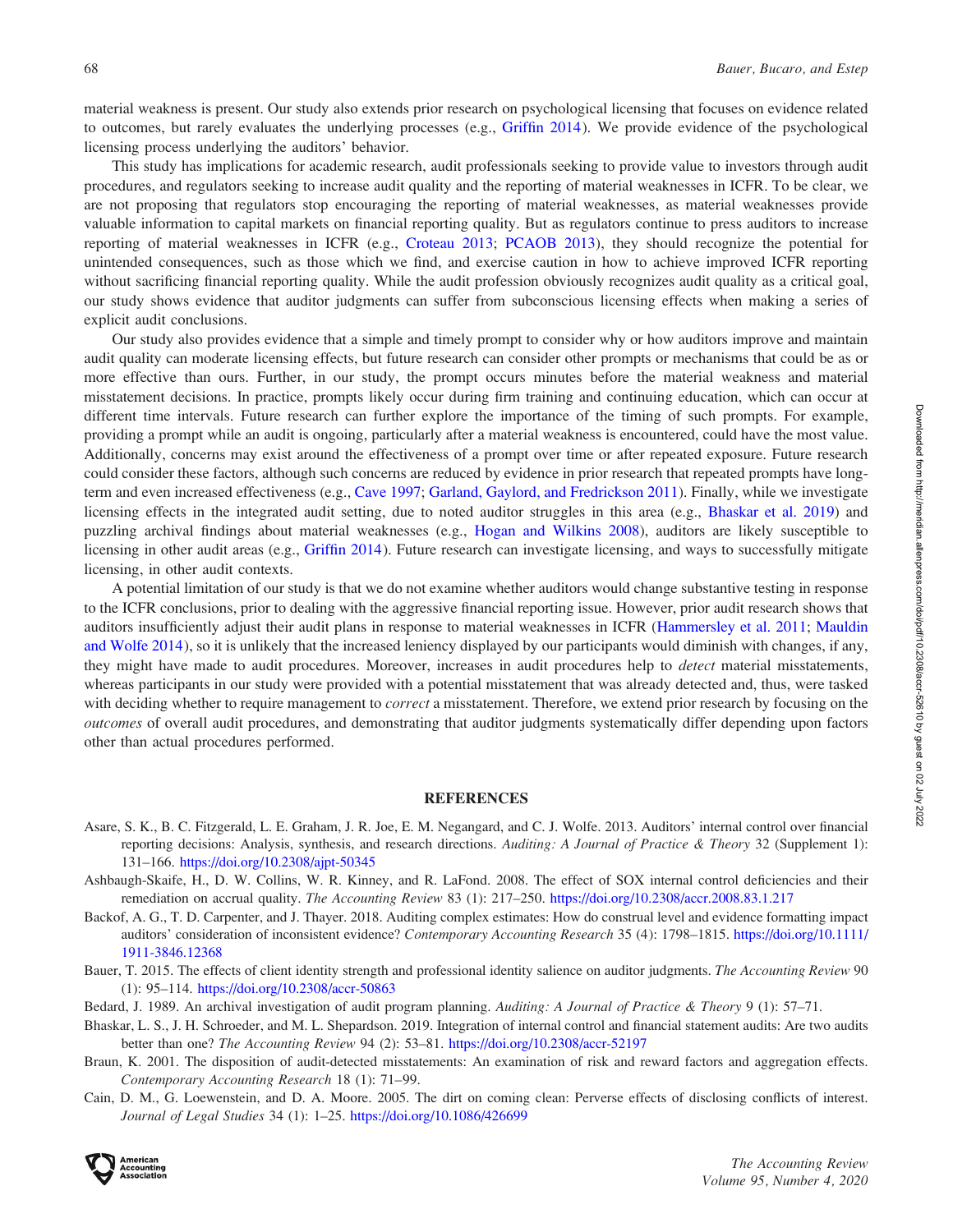- <span id="page-18-0"></span>Cain, D. M., G. Loewenstein, and D. A. Moore. 2011. When sunlight fails to disinfect: Understanding the perverse effects of disclosing conflicts of interest. Journal of Consumer Research 37 (5): 836–857. <https://doi.org/10.1086/656252>
- Cannon, N., and J. C. Bedard. 2017. Auditing challenging fair value measurements: Evidence from the field. The Accounting Review 92 (4): 81–114. <https://doi.org/10.2308/accr-51569>
- Cave, C. 1997. Very long-lasting priming in picture naming. Psychological Science 8 (4): 322–325. [https://doi.org/10.1111/j.1467-9280.](https://doi.org/10.1111/j.1467-9280.1997.tb00446.x) [1997.tb00446.x](https://doi.org/10.1111/j.1467-9280.1997.tb00446.x)
- Center for Audit Quality (CAQ). 2018. Request for Proposals for Academic Research in Auditing. Washington, DC: CAQ.
- Church, B., and X. Kuang. 2009. Conflicts of interest, disclosure, and (costly) sanctions: Experimental evidence. Journal of Legal Studies 38 (2): 505–532. <https://doi.org/10.1086/596117>
- Church, B., S. M. Davis, and S. A. McCracken. 2008. The auditor's reporting model: A literature overview and research synthesis. Accounting Horizons 22 (1): 69–90. <https://doi.org/10.2308/acch.2008.22.1.69>
- Conway, P., and J. Peetz. 2012. When does feeling moral actually make you a better person? Conceptual abstraction moderates whether past moral deeds motivate consistency or compensatory behavior. Personality and Social Psychology Bulletin 38 (7): 907-919. <https://doi.org/10.1177/0146167212442394>
- Croteau, B. T. 2013. Audit policy and current auditing and internal control matters. Remarks before the 2013 National Conference on Current SEC and PCAOB Developments, December 9. Available at: [http://www.sec.gov/News/Speech/Detail/Speech/](http://www.sec.gov/News/Speech/Detail/Speech/1370540472057#) [1370540472057#](http://www.sec.gov/News/Speech/Detail/Speech/1370540472057#)
- Doyle, J., W. Ge, and S. McVay. 2007. Accruals quality and internal control over financial reporting. The Accounting Review 82 (5): 1141–1170. <https://doi.org/10.2308/accr.2007.82.5.1141>
- Effron, D. A., and B. Monin. 2010. Letting people off the hook: When do good deeds excuse transgressions? Personality and Social Psychology Bulletin 36 (12): 1618–1634. <https://doi.org/10.1177/0146167210385922>
- Effron, D. A., J. S. Cameron, and B. Monin. 2009. Endorsing Obama licenses favoring whites. Journal of Experimental Social Psychology 45 (3): 590–593. <https://doi.org/10.1016/j.jesp.2009.02.001>
- Fishbach, A., and R. Dhar. 2005. Goals as excuses or guides: The liberating effect of perceived goal progress on choice. Journal of Consumer Research 32 (3): 370–377. <https://doi.org/10.1086/497548>
- Fishbach, A., R. Dhar, and Y. Zhang. 2006. Subgoals as substitutes or complements: The role of goal accessibility. Journal of Personality and Social Psychology 91 (2): 232–242. <https://doi.org/10.1037/0022-3514.91.2.232>
- Franzel, J. M. 2014. Effective audits of internal control in the current "perfect storm." Speech presented at the Institute of Internal Auditors 2014 General Audit Management Conference, March 26. Available at: [http://pcaobus.org/News/Speech/Pages/03262014\\_](http://pcaobus.org/News/Speech/Pages/03262014_IIA.aspx) [IIA.aspx](http://pcaobus.org/News/Speech/Pages/03262014_IIA.aspx)
- Freitas, A. L., P. Gollwitzer, and Y. Trope. 2004. The influence of abstract and concrete mindsets on anticipating and guiding others' selfregulatory efforts. Journal of Experimental Social Psychology 40 (6): 739–752. <https://doi.org/10.1016/j.jesp.2004.04.003>
- Fujita, K., Y. Trope, N. Liberman, and M. Levin-Sagi. 2006. Construal levels and self-control. Journal of Personality and Social Psychology 90 (3): 351–367. <https://doi.org/10.1037/0022-3514.90.3.351>
- Garland, E., S. Gaylord, and B. Fredrickson. 2011. Positive reappraisal mediates the stress-reductive effects of mindfulness: An upward spiral process. Mindfulness 2 (1): 59–67. <https://doi.org/10.1007/s12671-011-0043-8>
- Griffin, J. 2014. The effects of uncertainty and disclosure on auditors' fair value materiality decisions. Journal of Accounting Research 52 (5): 1165–1193. <https://doi.org/10.1111/1475-679X.12059>
- Griffith, E. E., J. S. Hammersley, K. Kadous, and D. Young. 2015. Auditor mindsets and audits of complex estimates. Journal of Accounting Research 53 (1): 49–77. <https://doi.org/10.1111/1475-679X.12066>
- Guggenmos, R. D., M. D. Piercey, and C. P. Agoglia. 2018. Custom contrast testing: Current trends and a new approach. The Accounting Review 93 (5): 223–244. <https://doi.org/10.2308/accr-52005>
- Hammersley, J. S., K. M. Johnstone, and K. Kadous. 2011. How do audit seniors respond to heightened fraud risk? Auditing: A Journal of Practice & Theory 30 (3): 81–101. <https://doi.org/10.2308/ajpt-10110>
- Hoffman, V. B., and M. F. Zimbelman. 2009. Do strategic reasoning and brainstorming help auditors change their standard audit procedures in response to fraud risk? The Accounting Review 84 (3): 811–837. <https://doi.org/10.2308/accr.2009.84.3.811>
- Hogan, C. E., and M. S. Wilkins. 2008. Evidence on the audit risk model: Do auditors increase audit fees in the presence of internal control deficiencies? Contemporary Accounting Research 25 (1): 219-242. <https://doi.org/10.1506/car.25.1.9>
- Jamal, K., E. Marshall, and H. T. Tan. 2016. Does disclosure of conflict of interest increase or decrease bias? Auditing: A Journal of Practice & Theory 35 (1): 89–99. <https://doi.org/10.2308/ajpt-51018>
- Joe, J., A. Wright, and S. Wright. 2011. The impact of client and misstatement characteristics on the disposition of proposed audit adjustments. Auditing: A Journal of Practice & Theory 30 (2): 103–124. <https://doi.org/10.2308/ajpt-50007>
- Kadous, K., and Y. Zhou. 2019. How does intrinsic motivation improve auditor judgment in complex audit tasks? Contemporary Accounting Research 36 (1): 108–131.
- Kadous, K., S. J. Kennedy, and M. E. Peecher. 2003. The effect of quality assessment and directional goal commitment on auditors' acceptance of client-preferred accounting methods. The Accounting Review 78 (3): 759–778. [https://doi.org/10.2308/accr.2003.78.](https://doi.org/10.2308/accr.2003.78.3.759) [3.759](https://doi.org/10.2308/accr.2003.78.3.759)

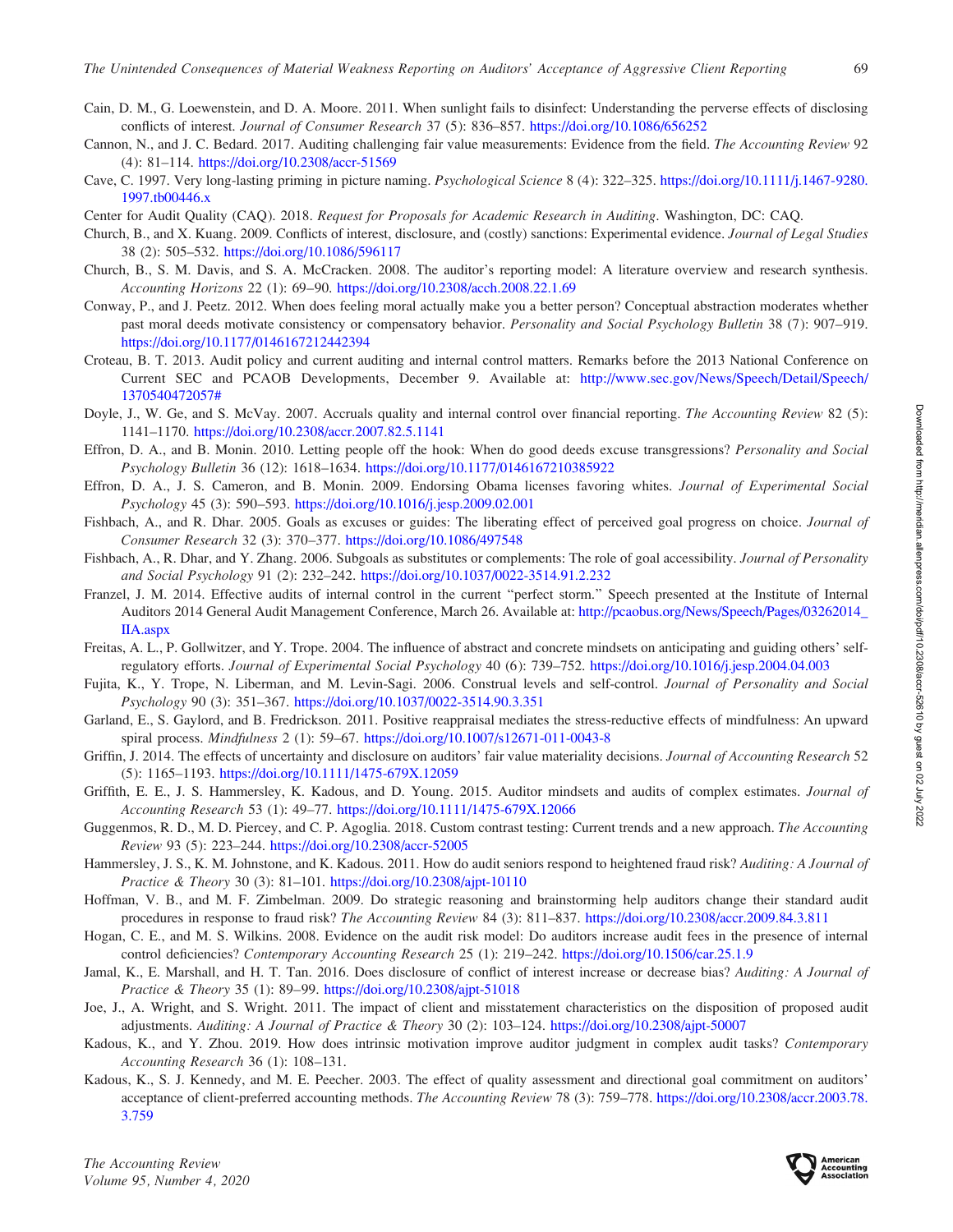- <span id="page-19-0"></span>Klotz, A. C., and M. C. Bolino. 2013. Citizenship and counterproductive work behavior: A moral licensing view. Academy of Management Review 38 (2): 292–306. <https://doi.org/10.5465/amr.2011.0109>
- Koch, C., and C. Schmidt. 2010. Disclosing conflicts of interest—Do experience and reputation matter? Accounting, Organizations and Society 35 (1): 95–107. <https://doi.org/10.1016/j.aos.2009.05.001>
- Kouchaki, M. 2011. Vicarious moral licensing: The influence of others' past moral actions on moral behavior. Journal of Personality and Social Psychology 101 (4): 702–715. <https://doi.org/10.1037/a0024552>
- Lennox, C. S., X. Wu, and T. Zhang. 2014. Does mandatory rotation of audit partners improve audit quality? The Accounting Review 89 (5): 1775–1803. <https://doi.org/10.2308/accr-50800>
- Luippold, B., T. Kida, M. Piercey, and J. Smith. 2015. Managing audits to manage earnings: The impact of diversions on an auditor's detection of earnings management. Accounting, Organizations and Society 41: 39–54. <https://doi.org/10.1016/j.aos.2014.07.005>
- Mauldin, E. G., and C. J. Wolfe. 2014. How do auditors address control deficiencies that bias accounting estimates? Contemporary Accounting Research 31 (3): 658–680. <https://doi.org/10.1111/1911-3846.12051>
- Mazar, N., and C. Zhong. 2010. Do green products make us better people? Psychological Science 21 (4): 494–498. [https://doi.org/10.](https://doi.org/10.1177/0956797610363538) [1177/0956797610363538](https://doi.org/10.1177/0956797610363538)
- Merritt, A. C., D. A. Effron, and B. Monin. 2010. Moral self-licensing: When being good frees us to do bad. Social and Personality Psychology Compass 4 (5): 344–357. <https://doi.org/10.1111/j.1751-9004.2010.00263.x>
- Messier, W. F., and M. Schmidt. 2018. Offsetting misstatements: The effect of misstatement distribution, quantitative materiality, and client pressure on auditors' judgments. The Accounting Review 93 (4): 335–357. <https://doi.org/10.2308/accr-51954>
- Miller, D., and D. Effron. 2010. Psychological license: When it is needed and how it functions. In Advances in Experimental Social Psychology, edited by Zanna, M., and J. Olson, 115–155. Waltham, MA: Academic Press.
- Mock, T. J., and A. M. Wright. 1993. An exploratory study of auditor evidential planning. Auditing: A Journal of Practice & Theory 12  $(2): 39-61.$
- Mock, T. J., and A. M. Wright. 1999. Are audit programs risk-adjusted? Auditing: A Journal of Practice & Theory 18 (1): 55–74. [https://](https://doi.org/10.2308/aud.1999.18.1.55) [doi.org/10.2308/aud.1999.18.1.55](https://doi.org/10.2308/aud.1999.18.1.55)
- Monin, B., and D. Miller. 2001. Moral credentials and the expression of prejudice. Journal of Personality and Social Psychology 81 (1): 33–43. <https://doi.org/10.1037/0022-3514.81.1.33>
- Mullen, E., and B. Monin. 2016. Consistency versus licensing effects of past moral behavior. Annual Review of Psychology 67 (1): 363– 385. <https://doi.org/10.1146/annurev-psych-010213-115120>
- Preacher, K., and A. Hayes. 2008. Asymptotic and resampling strategies for assessing and comparing indirect effects in multiple mediator models. Behavior Research Methods 40 (3): 879–891. <https://doi.org/10.3758/BRM.40.3.879>
- Public Company Accounting Oversight Board (PCAOB). 2002. Due Professional Care in the Performance of Work. Auditing Standard No. 1015. Washington, DC: PCAOB.
- Public Company Accounting Oversight Board (PCAOB). 2007. An Audit of Internal Control over Financial Reporting that is Integrated with an Audit of Financial Statements. Auditing Standard No. 2201. Washington, DC: PCAOB.
- Public Company Accounting Oversight Board (PCAOB). 2009. Report on the First-Year Implementation of Auditing Standard No. 5: An Audit of Internal Control over Financial Reporting that is Integrated with an Audit of Financial Statements. Release No. 2009-006. Washington, DC: PCAOB.
- Public Company Accounting Oversight Board (PCAOB). 2010. Audit Risk. Auditing Standard No. 1101. Washington, DC: PCAOB.
- Public Company Accounting Oversight Board (PCAOB). 2013. Considerations for Audits of Internal Control over Financial Reporting. Staff Audit Practice Alert No. 11. Washington, DC: PCAOB.
- Rasso, J. T. 2015. Construal instructions and professional skepticism in evaluating complex estimates. Accounting, Organizations and Society 46: 44–55. <https://doi.org/10.1016/j.aos.2015.03.003>
- Ricci, M. 2020. How higher client service performance affects auditors' willingness to challenge management's preferred accounting. Working paper, University of Florida. Available at: <https://doi.org/10.2139/ssrn.3098412>
- Rice, S., and D. Weber. 2012. How effective is internal control reporting under SOX 404? Determinants of the (non-) disclosure of existing material weaknesses. Journal of Accounting Research 50 (3): 811–843. <https://doi.org/10.1111/j.1475-679X.2011.00434.x>
- Sachdeva, S., R. Iliev, and D. Medin. 2009. Sinning saints and saintly sinners: The paradox of moral self-regulation. Psychological Science 20 (4): 523–528. <https://doi.org/10.1111/j.1467-9280.2009.02326.x>
- Smith, J. F., and T. Kida. 1991. Heuristics and biases: Expertise and task realism in auditing. Psychological Bulletin 109 (3): 472–489. <https://doi.org/10.1037/0033-2909.109.3.472>
- Susewind, M., and E. Hoelzl. 2014. A matter of perspective: Why past moral behavior can sometimes encourage and other times discourage future moral striving. Journal of Applied Social Psychology 44 (3): 201–209. <https://doi.org/10.1111/jasp.12214>
- U.S. House of Representatives. 2002. The Sarbanes-Oxley Act of 2002. Public Law 107-204 [H.R. 3763]. Washington, DC: Government Publishing Office.
- Wright, A., and S. Wright. 1997. An examination of factors affecting the decision to waive audit adjustments. Journal of Accounting, Auditing and Finance 12 (1): 15–36. <https://doi.org/10.1177/0148558X9701200102>

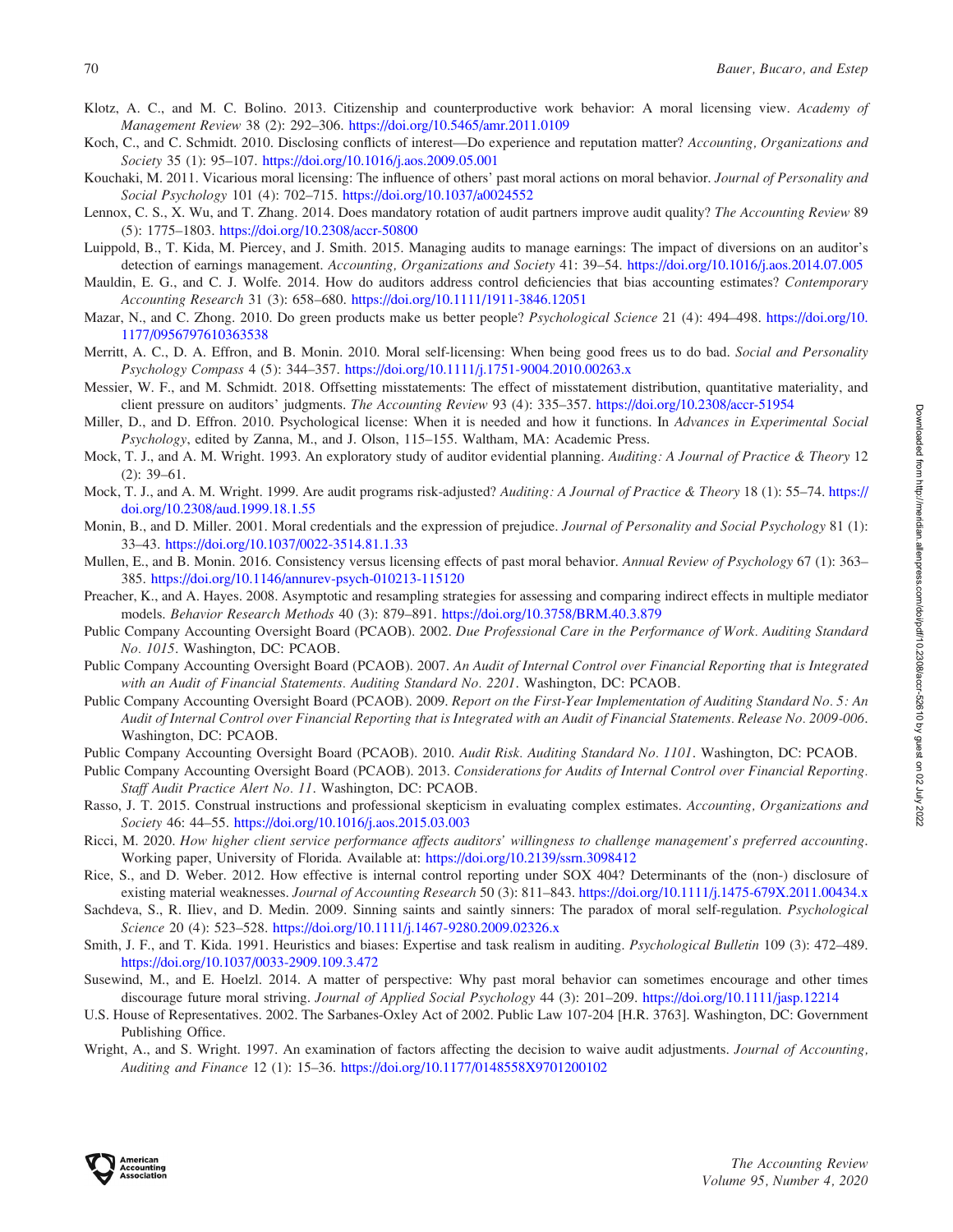# APPENDIX A

# Both Experiments Details of Factor-Score Measures

Appendix A provides the details related to the factor-score measures used in our process analyses as shown in Figure 2 (for Experiment One) and Figures 4 and 5 (for Experiment Two).

# Both Experiments: Measures

For Dutifulness, participants rate the extent to which they agree that their ICFR decision (1) shows to outsiders that they are objective in evaluating financial statements, (2) forewarns investors about the risk of material misstatement, and (3) has value to investors, each rated on an 11-point scale from "strongly disagree"  $(-5)$  to "strongly agree"  $(+5)$ . For Legitimacy, participants assess, on an 11-point scale, the following regarding the client's proposed write-down: (1) its appropriateness (from ''not at all appropriate" [0] to "completely appropriate" [+10]); (2) its aggressiveness (from "very conservative" [-5] to "very aggressive"  $[+5]$ ; (3) their likelihood of requesting a different write-down (from "not at all likely"  $[0]$  to "very likely"  $[+10]$ ; and (4) their agreement that the financial statements will be materially misstated if they allow the proposed write-down (from ''no agreement'' [0] to ''complete agreement'' [þ10]). The latter three measures are reverse-coded (R). See Table 5.